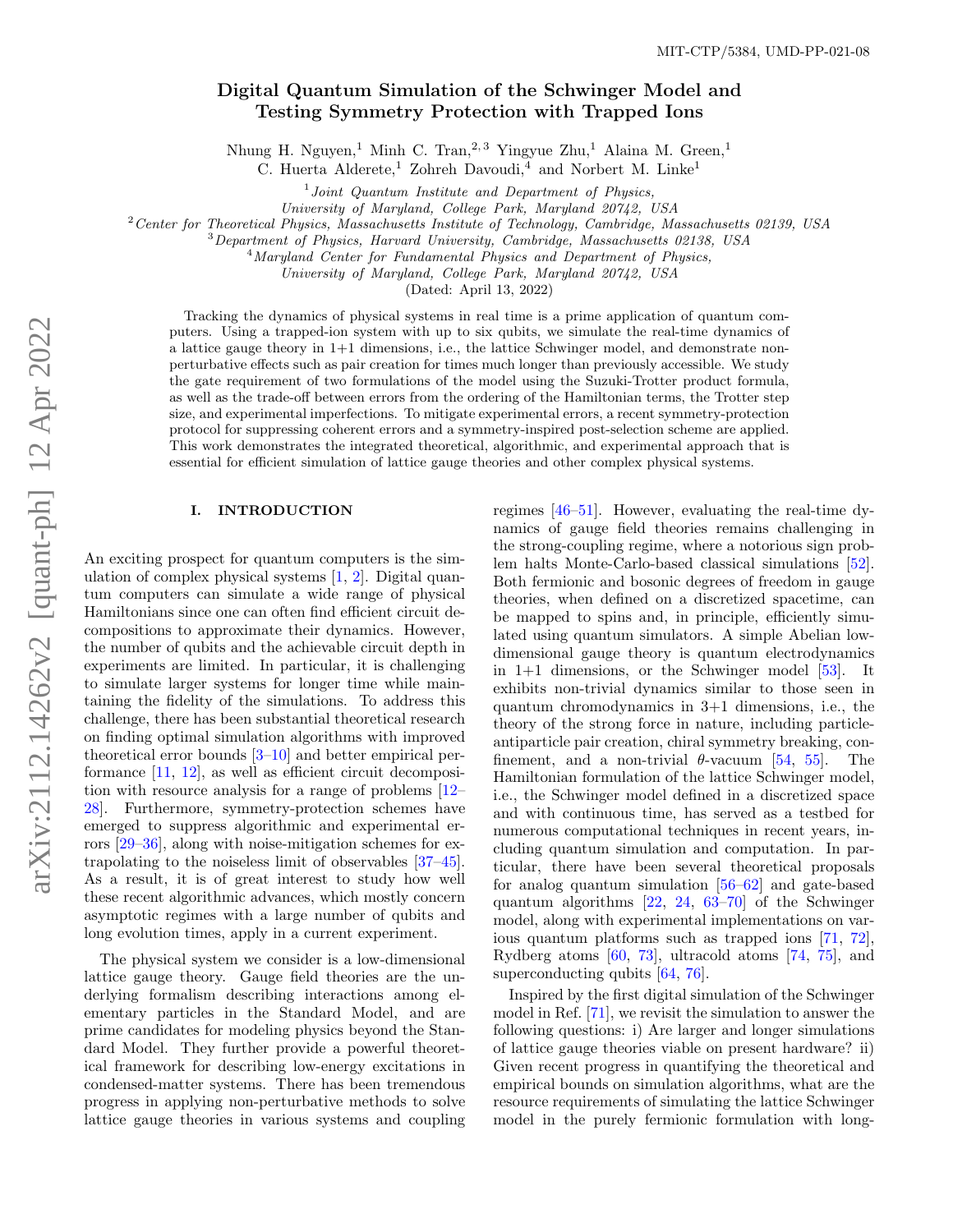range interactions versus the fermion-boson formulation with only local interactions? iii) What are the theoretical considerations in decomposing the time evolution operator using product formulas, e.g., how does the Trotter error depend on the ordering of terms in each Trotter step of the evolution, what order of the product formula should one use, and how small should the Trotter steps be, considering the anticipated size of the experimental error? iv) Can recent cost-efficient symmetry protection protocols provide insights into the nature of experimental errors?

To address these questions, we realize experimentally the time dynamics of the lattice Schwinger model in its staggered formulation [\[77\]](#page-13-7), and within its purely fermionic representation, for two-, four-, and six-site theories. Along with the experimental demonstration, different term orderings and product formulas are studied, and the gate complexity of the algorithm used here is compared with another algorithm in the local formulation of the same theory [\[22\]](#page-11-5). The symmetry protection of Ref. [\[29\]](#page-11-4) is implemented for the first time in experiment, in addition to a simple symmetry-inspired post-selection.

#### <span id="page-1-5"></span>II. THEORY AND ALGORITHM CONSIDERATIONS

In the staggered formulation of the lattice Schwinger model introduced by Kogut and Susskind [\[77\]](#page-13-7), the twocomponent matter field at one spatial site is split into two one-component fields,  $\psi$ , each occupying one site of the staggered lattice. This staggering corresponds to placing electrons at odd sites and positrons at even sites. The electric field,  $E$ , and the corresponding gauge-link variable,  $U$ , are defined on the link connecting the two adjacent staggered sites. The Hamiltonian in natural units is:

<span id="page-1-0"></span>
$$
\hat{H}_{\rm KS} = \frac{i}{2a} \sum_{n=1}^{N-1} (\hat{\psi}_n^{\dagger} \hat{U}_n \hat{\psi}_{n+1} - \text{H.c.}) + \frac{g^2 a}{2} \sum_{n=1}^{N-1} \hat{E}_n^2 + \frac{m}{2} \sum_{n=1}^{N} (-1)^n \hat{\psi}_n^{\dagger} \hat{\psi}_n, \tag{1}
$$

where  $N$  is the number of staggered sites,  $m$  is the mass of the fermions,  $a$  denotes the lattice spacing, and  $g$  is the coupling constant. The first term in the Hamiltonian involves gauge-boson-assisted fermionic hopping between nearest-neighbor sites. The second term is the energy stored in the electric field. The last term represents the rest mass of the fermions in the staggered formulation. The theory exhibits a local gauge symmetry, which leads to a Gauss's law constraint on the allowed physical states  $|\phi\rangle_{\text{phys}}$ . This constraint enforces the net electric field at each site to be balanced by the electric charge present at the site, i.e.,  $\hat{G}_n |\phi\rangle_{\text{phys}} = 0$  with  $\hat{G}_n = \hat{E}_n - \hat{E}_{n-1}$  $\hat{\psi}_n^{\dagger} \hat{\psi}_n + \frac{1}{2} [1 - (-1)^n]$  for all *n*.

The matter-field operators in Eq. [\(1\)](#page-1-0) can be mapped to spin operators by the Jordan-Wigner transformation:

 $\hat{\psi}_n = \prod_{l < n} (i \hat{\sigma}_l^Z) \hat{\sigma}_n^-$  and  $\hat{\psi}_n^{\dagger} = \prod_{l < n} (-i \hat{\sigma}_l^Z) \hat{\sigma}_n^+$ , with  $\hat{\sigma}_n^{\pm} = \frac{1}{2} (\hat{\sigma}_n^X \pm i \hat{\sigma}_n^Y)$ . With open boundary conditions (OBCs), the gauge links and the electric fields can be eliminated upon a gauge transformation and the application of Gauss's law [\[78\]](#page-13-8). Without loss of generality, the electric field coming into the lattice is set to zero, and the resulting spin Hamiltonian reads

$$
\hat{H} = x \sum_{n=1}^{N-1} (\hat{\sigma}_n^X \hat{\sigma}_{n+1}^X + \hat{\sigma}_n^Y \hat{\sigma}_{n+1}^Y) +
$$
\n
$$
\frac{1}{4} \sum_{n=1}^{N-1} \left[ \sum_{m=1}^n \left( \hat{\sigma}_m^Z + (-1)^m \right) \right]^2 + \mu \sum_{n=1}^N (-1)^n \frac{\hat{\sigma}_n^Z + 1}{2}
$$
\n
$$
\equiv \hat{H}^x + \hat{H}^{ZZ} + \hat{H}^Z + \text{const.}
$$
\n(2)

<span id="page-1-1"></span>Here, the original Hamiltonian is rescaled by  $\frac{2}{ag^2}$ , i.e.,  $\hat{H} = \frac{2}{ag^2} \hat{H}_{\text{KS}}$ , so that  $\hat{H}$  in Eq. [\(2\)](#page-1-1) is dimensionless with parameters  $x = \frac{1}{g^2 a^2}$  and  $\mu = \frac{2m}{ag^2}$ .  $\hat{H}^x$  denotes the term proportional to the coupling x,  $\hat{H}^{ZZ}$  consists of (nearly) all-to-all spin-spin interactions proportional to  $\hat{\sigma}_n^Z \hat{\sigma}_m^Z$ , and  $\hat{H}^Z$  is the sum of the terms proportional to  $\hat{\sigma}_n^Z$ . The constant terms are ignored in the following as they do not affect the evolution. By convention,  $\hat{\sigma}^Z |0\rangle = |0\rangle, \hat{\sigma}^Z |1\rangle = - |1\rangle$ , and the presence of a particle (antiparticle) is encoded as  $|1\rangle$  ( $|0\rangle$ ) at an odd (even) site. Therefore, for an N-site system, the bare-vacuum state, i.e., the ground state of the theory in the  $x = 0$ limit, is  $|\psi_0\rangle \equiv (|01\rangle)^{\otimes N/2}$ .

The goal is to study the real-time dynamics of barevacuum fluctuations and particle-antiparticle pair creation. One can therefore perform a quench experiment where the simulation is initiated in the bare-vacuum state,  $|\psi(0)\rangle = |\psi_0\rangle$ , which is then evolved via the Hamil-tonian in Eq. [\(2\)](#page-1-1) with  $x \neq 0$ . The survival probability of the bare-vacuum state is

$$
P_{\text{vac}}(t) = \left| \langle \psi(0) | \psi(t) \rangle \right|^2 = \left| \langle \psi(0) | e^{-it\hat{H}} | \psi(0) \rangle \right|^2, \quad (3)
$$

and the particle-number density is  $\nu(t) = \frac{1}{N} \sum_{n=1}^{N} \nu_n(t)$ with

<span id="page-1-2"></span>
$$
\nu_n(t) = \langle \psi(t) | \frac{(-1)^n \hat{\sigma}_n^Z + 1}{2} | \psi(t) \rangle.
$$
 (4)

In the limit of  $N \to \infty$ , the two quantities are related to each other via  $\nu(t) = -\frac{1}{N} \log(P_{\text{vac}})$  [\[53\]](#page-12-6). The local charge density is defined as

$$
Q_n(t) \equiv \langle \psi(t) | \frac{\hat{\sigma}_n^Z + (-1)^n}{2} | \psi(t) \rangle \tag{5}
$$

<span id="page-1-4"></span><span id="page-1-3"></span>
$$
= \langle \psi(t) | \hat{E}_n - \hat{E}_{n-1} | \psi(t) \rangle , \qquad (6)
$$

where the particle's (antiparticle's) charge is  $-1$  (1). The local charge density is related to the local particlenumber density by  $Q_n(t) = (-1)^n \nu_n(t)$ . As there is no interaction in the Hamiltonian that changes the total net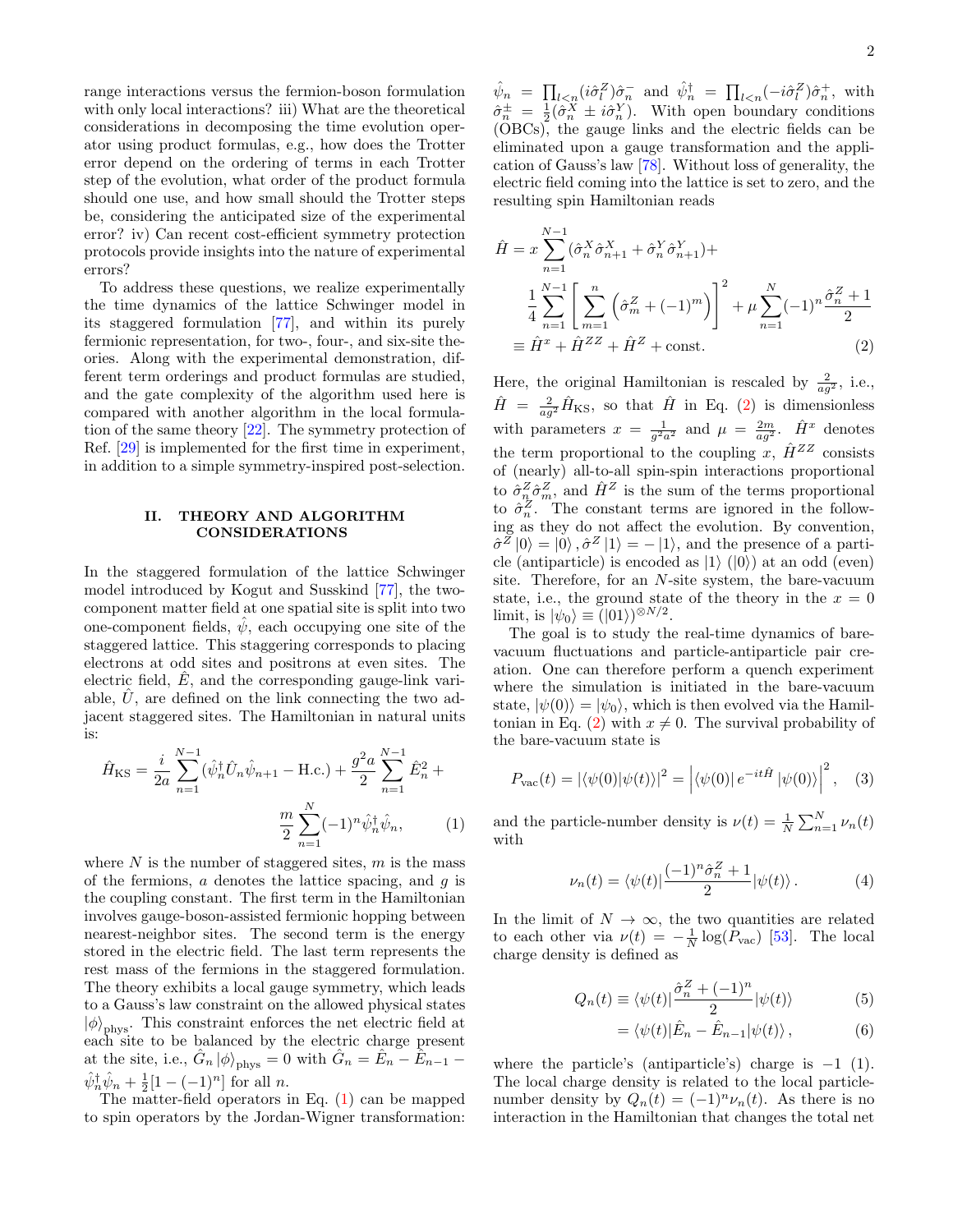charge of the system,  $\sum_{n} Q_n$  is conserved. Therefore, the model has a global symmetry operator  $\hat{S}_z = \sum_n \hat{\sigma}_n^Z,$ which is consistent with the symmetry of an  $XXZ$  Heisenberg spin Hamiltonian.

To perform the unitary evolution  $\hat{\mathcal{U}}(t) = e^{-it\hat{H}}$  with  $\hat{H} \equiv \sum_{k=1}^{K} \hat{h}_k$  on a quantum computer, with noncommuting Hamiltonian terms  $\hat{h}_k$ , the evolution can be broken into r smaller time steps of size  $\delta t = t/r$ . For each time step, the unitary  $\hat{\mathcal{U}}(\delta t)$  is approximated by a product formula, which can then be implemented in terms of the available native gates. For the first-order product formula,

$$
\hat{\mathcal{S}}_1(\delta t) = \prod_{k=1}^K e^{-i\delta t \,\hat{h}_k},\tag{7}
$$

while for the second-order product formula,

$$
\hat{S}_2(\delta t) = \prod_{k=1}^K e^{-i\frac{\delta t}{2}\hat{h}_k} \prod_{k=K}^1 e^{-i\frac{\delta t}{2}\hat{h}_k},
$$
 (8)

where the second product is realized in reversed order. Higher-order formulas  $\hat{\mathcal{S}}_p(\delta t)$  can also be constructed recursively for even integers p [\[79\]](#page-13-9).

While it is generally difficult to obtain an exact estimate for the Trotter error in the pth-order product formula, progress in recent years has resulted in tighter error bounds for them. For example, a nearly optimal bound is derived in Ref. [\[3\]](#page-10-2), expressed in terms of the nested commutators between different  $\hat{h}_k$  terms. For the error of the second-order formula:

$$
\left\| \hat{\mathcal{U}}(\delta t) - \hat{\mathcal{S}}_{2}(\delta t) \right\|
$$
  
\n
$$
\leq \frac{(\delta t)^{3}}{24} \sum_{k_{1}=1}^{K-1} \left\| \hat{h}_{k_{1}}, \left[ \hat{h}_{k_{1}}, \sum_{k_{2}=k_{1}+1}^{K} \hat{h}_{k_{2}} \right] \right\| +
$$
  
\n
$$
\frac{(\delta t)^{3}}{12} \sum_{k_{1}=1}^{K-1} \left\| \sum_{k_{3}=k_{1}+1}^{K} \hat{h}_{k_{3}}, \left[ \sum_{k_{2}=k_{1}+1}^{K} \hat{h}_{k_{2}}, \hat{h}_{k_{1}} \right] \right\| \right\|.
$$
 (9)

The norms of non-vanishing nested commutators can be further upper-bounded using the triangle inequality  $||[A, B]|| \leq 2 ||A|| ||B||$ , resulting in closed-form, albeit looser, error bounds. Based on this approach, an upper bound for the pth-order formulas in simulating a twobody Hamiltonian can be obtained,

$$
\left\|\hat{\mathcal{U}}(\delta t) - \hat{\mathcal{S}}_p(\delta t)\right\| \le \kappa_p \gamma \lambda^p (\delta t)^{p+1},\tag{10}
$$

where  $\kappa_p = (4 \times 5^{p/2-1})^{p+1}$  is a constant,  $\lambda$  is the maximum strength of the sum of the interactions that involve any particular site, and  $\gamma = \sum_{k=1}^{K-1} ||\hat{h}_k||$ . Since  $\gamma$  only involves the first  $K - 1$  terms of the Hamiltonian, labeling the index k such that  $\hat{h}_K$  is the term with the largest norm typically results in the smallest error bound.

Given a small  $\delta t$ , a higher-order formula results in a smaller simulation error. However, since the gate count

of  $\hat{\mathcal{S}}_p(\delta t)$  scales as  $\mathcal{O}(5^{p/2})$ , increasing p increases the gate complexity of the simulation exponentially. The optimal choice for  $p$  is a balance between the gate depth, the evolution time  $t$ , and the error tolerance of the simulation. Since the experimental error can dominate the Trotter error at long evolution times, the first-order product formula, which minimizes the gate count per Trotter step, turns out to be a more suitable choice for the experiment in this work.

#### A. Term ordering

<span id="page-2-2"></span>Generally, the Hamiltonian terms in Eq. [\(2\)](#page-1-1) do not commute. Therefore, one needs to find the optimal ordering in the application of the product formula to minimize the Trotter error. There are two typical orderings of the terms in a nearest-neighbor Heisenberg spin model. The odd-even ordering is defined as having the odd-leading two-spin terms, e.g.,  $\hat{\sigma}_{2k-1}^{\tau}\hat{\sigma}_{2k}^{\tau}$  with  $\tau = X, Y, Z$  and  $1 \leq k \in \mathbb{Z}$ , applied first, then applying the even-leading two-spin terms, e.g.,  $\hat{\sigma}_{2k}^{\tau} \hat{\sigma}_{2k+1}^{\tau}$ , followed by the singlebody terms (if any). In the XYZ ordering, the terms involving  $\hat{\sigma}^X$  are applied first, followed by the terms involving  $\hat{\sigma}^Y$ , and finally those involving  $\hat{\sigma}^Z$ . It is known that the odd-even ordering introduces less Trotter error than the XYZ ordering [\[11\]](#page-11-1). Here, we investigate whether the odd-even ordering is also a better choice for simulating the Schwinger model, which includes both nearestneighbor and (nearly) all-to-all spin-spin interactions.

Since  $\hat{H}^x$  in the Hamiltonian in Eq. [\(2\)](#page-1-1) includes only nearest-neighbor interactions, one way to define an oddeven-ordered product formula is to apply the odd-even ordering to terms in  $\hat{H}^x$  only. Defining  $\hat{H}^x_{n,m}$  to be the term in  $\hat{H}^x$  acting on sites n and m, and, similarly,  $\hat{H}^{ZZ}_{n,m}$ to be the term in  $\hat{H}^{ZZ}$  acting on sites n and m, this ordering can be written as:

<span id="page-2-3"></span>
$$
\hat{S}_1^{\text{oel}}(\delta t) = e^{-i\delta t \hat{H}^Z} e^{-i\delta t \hat{H}^{ZZ}} \times \prod_{k=1}^{(N/2)-1} e^{-i\delta t \hat{H}_{2k,2k+1}^x} \prod_{k=1}^{N/2} e^{-i\delta t \hat{H}_{2k-1,2k}^x}.
$$
 (11)

<span id="page-2-1"></span>Alternatively, the odd-even ordering can be applied to both  $\hat{H}^x$  and the nearest-neighbor terms in  $\hat{H}^{ZZ}$ , followed by the application of the non-nearest neighbor terms in  $\hat{H}^{ZZ}$  as well as  $\hat{H}^{Z}$ ,

<span id="page-2-0"></span>
$$
\hat{S}_1^{\text{oe2}}(\delta t) = e^{-i\delta t \hat{H}^Z} \prod_{n=1}^{N-1} \prod_{m=1}^{n-2} e^{-i\delta t \hat{H}_{m,n}^{ZZ}}
$$

$$
\times \prod_{k=1}^{(N/2)-1} e^{-i\delta t \hat{H}_{2k,2k+1}^{ZZ}} e^{-i\delta t \hat{H}_{2k,2k+1}^x}
$$

$$
\times \prod_{k=1}^{N/2} e^{-i\delta t \hat{H}_{2k-1,2k}^{ZZ}} e^{-i\delta t \hat{H}_{2k-1,2k}^x}.
$$
(12)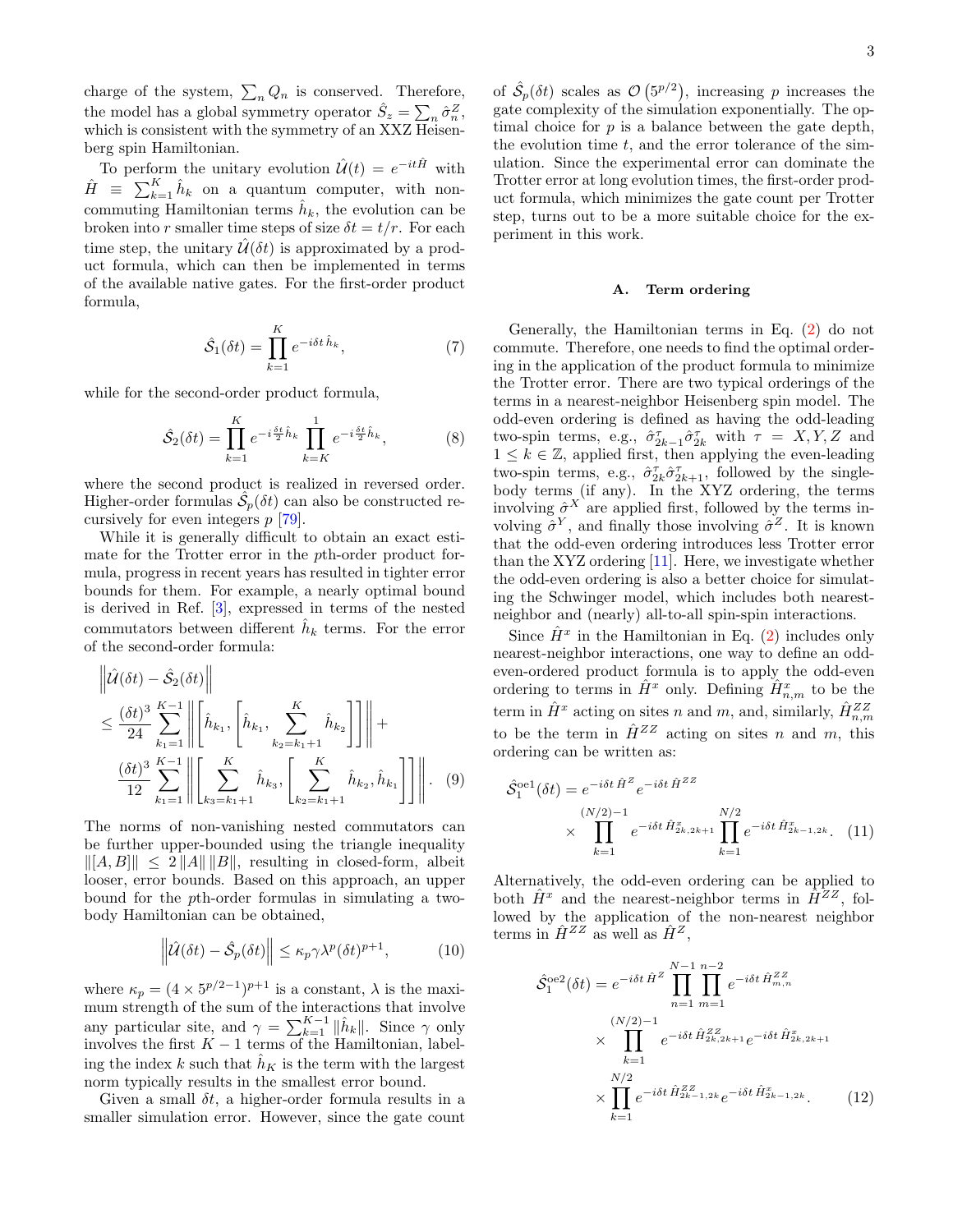

<span id="page-3-1"></span>Figure 1. Numerical simulation of the projection on the bare-vacuum state  $P_{\text{vac}}$  (upper panel) and the population of symmetry-forbidden states  $P_{\overline{\text{sym}}}$  (lower panel) when the system is initialized in the bare-vacuum state for  $N = 6$ ,  $\mu = 0.1$ and  $x = 0.6$ . Different term orderings for the Trotterized evolution are considered: the odd-even ordering defined in Eq.  $(11)$  (blue dots) and the XYZ ordering defined in Eq.  $(14)$ (red diamonds). The blue line denotes the exact evolution.

The two odd-even-ordered evolution operators are related by a rotation around the Z-axis:

$$
\hat{S}_1^{\text{oel}} = \left( \prod_{k=1}^{N/2} e^{-i\delta t \hat{H}_{2k-1,2k}^{ZZ}} \right) \hat{S}_1^{\text{oel}} \left( \prod_{k=1}^{N/2} e^{i\delta t \hat{H}_{2k-1,2k}^{ZZ}} \right). \tag{13}
$$

As a result, if the state is initialized and measured in the Z-basis, one arrives at the same measurement outcome using either scheme. Therefore, in the following we will only consider  $\hat{S}_1^{\text{oel}}$  because it requires implementing fewer single-qubit gates.

The symmetry operator  $\hat{S}_z$  commutes with  $\hat{\sigma}_n^X \hat{\sigma}_{n+1}^X$  +  $\hat{\sigma}_n^Y \hat{\sigma}_{n+1}^Y = \hat{\sigma}_n^+ \hat{\sigma}_{n+1}^- + \text{H.c., which is not broken up by the}$ odd-even ordering scheme. Therefore, this ordering does not result in any leakage to the symmetry-forbidden subspace. This is unlike the XYZ ordering that implements

$$
\hat{S}_1^{XYZ}(\delta t) = e^{-i\delta t \hat{H}^Z} e^{-i\delta t \hat{H}^{ZZ}} \times \prod_{k=1}^{N-1} e^{-i\delta t \hat{H}_{k,k+1}^{(YY)}} \prod_{k=1}^{N-1} e^{-i\delta t \hat{H}_{k,k+1}^{(XX)}}, \quad (14)
$$

where  $\hat{H}^{(XX)}_{k,k+1}$  and  $\hat{H}^{(YY)}_{k,k+1}$  are the terms in the Hamil-tonian in Eq. [\(2\)](#page-1-1) proportional to  $\hat{\sigma}_k^X \hat{\sigma}_{k+1}^X$  and  $\hat{\sigma}_k^Y \hat{\sigma}_{k+1}^Y$ , respectively. The size of the leakage to the symmetryforbidden subspace for both schemes are verified numerically in Fig. [1.](#page-3-1)

### B. Gate complexity

There are different approaches to digitally simulating the Schwinger model. Ref. [\[22\]](#page-11-5) truncates the gauge-boson degrees of freedom in the electric-field basis,  $|E| \leq \Lambda$ . The electric-field Hilbert space at each link is then encoded using  $log_2(2\Lambda + 1)$  qubits. With OBCs and a zero incoming electric-field flux, the exact theory is recovered for  $\Lambda = N/2$ . To simulate the model with N sites for time t, this approach requires  $\mathcal{O}(N + N \log_2 N)$  qubits and, up to logarithmic corrections,  $\mathcal{O}(N^{5/2}t^{3/2})$  twoqubit gates, using the second-order Suzuki-Trotter formula. In contrast, our approach integrates out the gauge bosons, leaving only the fermionic degree of freedom associated with the matter fields [\[71,](#page-13-1) [78\]](#page-13-8). Therefore, it requires  $\mathcal{O}(N \log_2 N)$  fewer qubits to simulate the same model. However, in this approach, one trades the local gauge-matter interactions for long-range matter-matter interactions that correspond to a Coulomb force. Here, we investigate whether this purely fermionic model increases the gate complexity of the simulation compared with the local formulation involving both fermions and bosons.

Given a fixed error tolerance, one can use Eq. [\(10\)](#page-2-1) to estimate the required number of Trotter steps in the purely fermionic formulation for simulation time  $t$ , system size N, and at fixed x and  $\mu$ :

$$
\mathcal{O}\left(\lambda \gamma^{1/p} t^{1+1/p}\right) = \mathcal{O}\left(N^{2+1/p} t^{1+1/p}\right),\qquad(15)
$$

Here,  $\lambda = \mathcal{O}(N^2)$ , which is determined by the interactions in  $\hat{H}^{Z\bar{Z}}$ , and  $\gamma = \mathcal{O}(N)$ , which results from summing over only the interactions in  $\hat{H}^{x,1}$  $\hat{H}^{x,1}$  $\hat{H}^{x,1}$  Since each Trotter step requires  $\mathcal{O}(N^2)$  two-qubit gates, the gate complexity of the pth-order product formula is  $\mathcal{O}(N^{4+1/p}t^{1+1/p})$ . For the second-order product formula  $(p = 2)$ , the gate complexity reduces to  $N^{9/2}t^{3/2}$ , which is a factor of  $N^2$  larger than the scaling of Ref. [\[22\]](#page-11-5).

The bound on the Trotter error derived above is an upper bound and the required gate count may be much smaller in practice. In Fig. [2,](#page-4-0) we plot the empirical value of the number of two-qubit gates required for simulating the time-evolution operator in the purely fermionic formulation using the second-order formula for time  $t = N$ . The empirical gate count is obtained through a binary search for the minimum number of Trotter steps such that the difference between the Trotterized and the exact evolution is at most  $\epsilon = 0.01$ . This value is compared to two bounds: the commutator bound obtained from Eq.  $(10)$ , following the discussion above, and the exact

<span id="page-3-2"></span><span id="page-3-0"></span><sup>&</sup>lt;sup>1</sup> We group the interactions in  $\hat{H}^{ZZ}$  and  $\hat{H}^{Z}$  into the K<sup>th</sup> term in the estimation of the Trotter error in Eq. [\(10\)](#page-2-1). Since the terms in  $\hat{H}^{ZZ}$  and  $\hat{H}^{Z}$  commute, further Trotterizing the evolution under  $\hat{H}^{ZZ}$  and  $\hat{H}^{Z}$  into one- and two-qubit gates introduces no additional Trotter error.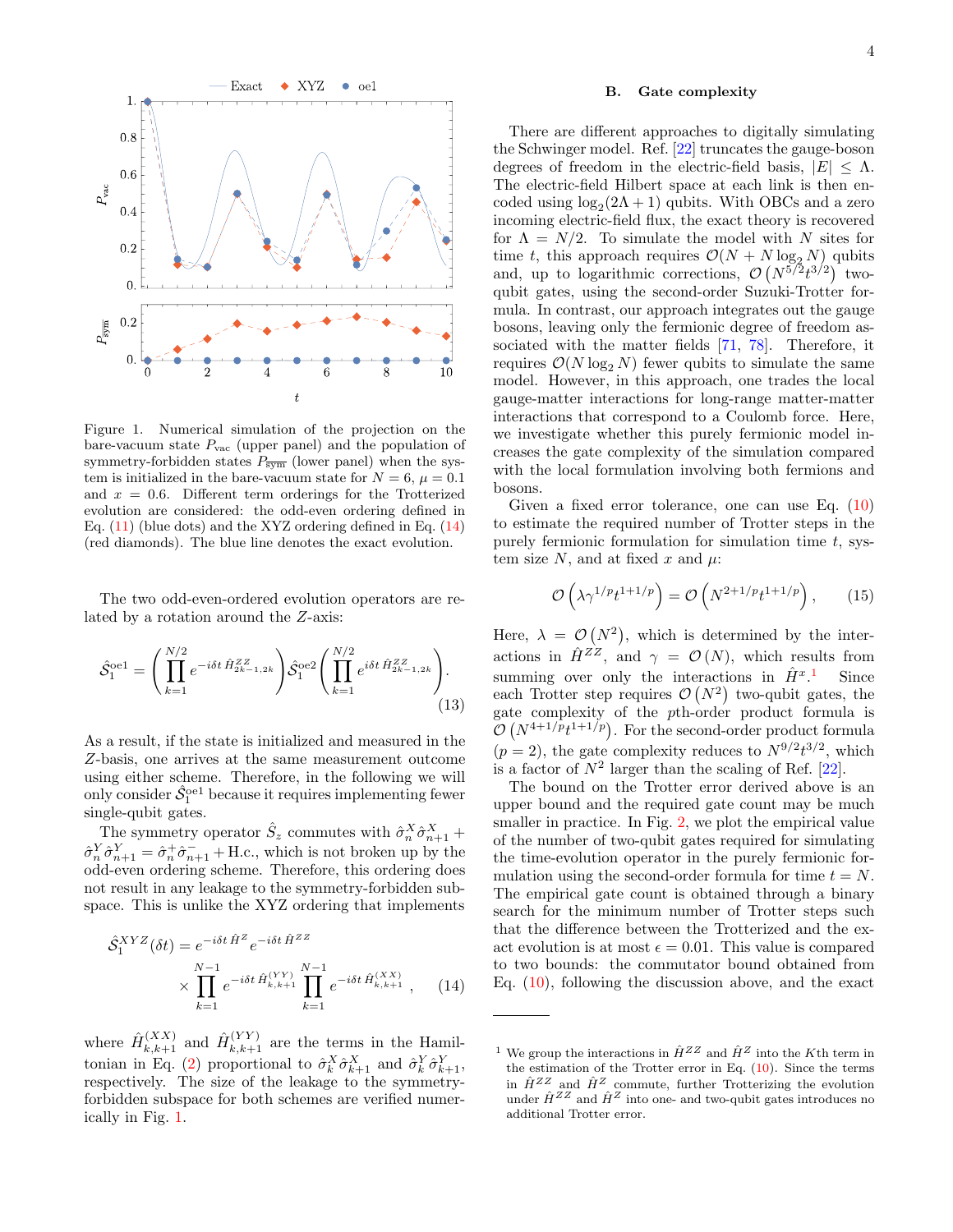

<span id="page-4-0"></span>Figure 2. The number of two-qubit gates required to simulate the time evolution under the Hamiltonian in Eq.  $(2)$  on an Nsite lattice for time  $t = N$  given an error tolerance  $\epsilon = 0.01$ , and using the second-order product formula in Eq. [\(8\)](#page-2-2). The commutator bound on the gate complexity (green dots) is estimated from the error bound in Eq. [\(10\)](#page-2-1). We also obtain a tighter estimate (orange dots) by exactly computing the nested commutators in Eq. [\(9\)](#page-2-3). Finally, the empirical gate count (blue dots) is obtained through a binary search for the minimum number of time steps  $t/\delta t$  such that the total error is at most  $\epsilon$ . The straight lines are linear fits that result in the polynomial scaling given in the figure.

commutator bound derived from computing the norms of the nested commutators in Eq. [\(9\)](#page-2-3) exactly. The gate complexity  $\mathcal{O}(N^{6.2})$  from the commutator bound agrees with our earlier estimate of  $\mathcal{O}(N^6)$  for this formulation of the model. However, Fig. [2](#page-4-0) shows that this bound, obtained by applying the triangle inequality on the norms of the nested commutators, is rather loose. Instead, by computing Eq. [\(9\)](#page-2-3) exactly, hence invoking cancellations between the commutators, the gate complexity reduces to  $\mathcal{O}(N^{4.6})$ , very close to the empirical scaling of  $\mathcal{O}(N^{4.2})$ . Notably, the empirical scaling is nearly the same as the scaling of Ref. [\[22\]](#page-11-5) for the fermion-boson formulation. However, we note that one may also be able to obtain tighter error bounds on the algorithm of Ref. [\[22\]](#page-11-5) empirically.

#### <span id="page-4-2"></span>C. Symmetry protection

Digitizing a quantum evolution may introduce errors that populate states forbidden by the symmetry of the target system. Ref. [\[29\]](#page-11-4) proposes a method to reduce this leakage when using product formulas and applies it to the fermion-boson formulation of the Schwinger model. In this section, we discuss whether the proposed method is effective at protecting the symmetry of the purely fermionic formulation, and in reducing the Trotter error.

As mentioned earlier, the Schwinger-model Hamiltonian in Eq. [\(2\)](#page-1-1) is invariant under a global rotation around the Z axis of the qubits, i.e.,  $[\hat{H}, \hat{S}_z] = 0$ . Therefore, the

expectation value of  $\hat{S}_z$  is conserved if the evolution is exact. However, due to Trotterization errors,  $\langle \hat{S}_z \rangle$  may deviate from its initial value during the simulation. To mitigate this error, one can insert rotations generated by the symmetry, i.e.,  $\hat{C}(\alpha) = e^{-i\alpha \hat{S}_z}$ , in between the Trotter steps [\[29\]](#page-11-4):

<span id="page-4-1"></span>
$$
\hat{\mathcal{U}}(t) = \prod_{k=1}^{t/\delta t} \hat{\mathcal{U}}_k(\delta t) \longrightarrow \prod_{k=1}^{t/\delta t} \hat{C}^\dagger(\alpha_k) \hat{\mathcal{U}}_k(\delta t) \hat{C}(\alpha_k). \tag{16}
$$

By choosing suitable angles  $\alpha_k$  for different Trotter steps, the errors from each step that do not commute with  $\hat{S}_z$ are rotated by different amounts and can interfere destructively. This results in smaller leakage to the sector with the global charges that differ from the initial state. Therefore, the method mitigates errors in symmetryviolating Trotterization schemes, such as the XYZ ordering. Errors that commute with  $\hat{S}_z$  remain intact under these rotations  $C(\alpha_k)$ . As the result, this method has no effect on symmetry-preserving Trotterization schemes, such as the odd-even ordering. Additionally, since the symmetry operator  $\hat{S}_z$  is diagonal in the measurement basis for the observables considered here, one can simply mitigate symmetry-violating errors by post-selecting on measurement outcomes that preserve  $\langle \hat{S}_z \rangle$ . We compare the two mitigation methods in the following.

For simplicity, the angles  $\alpha_k$  in Eq. [\(16\)](#page-4-1) can be chosen such that  $\alpha_k = k\alpha_1$ , where for each t,  $\alpha_1$  is determined by numerically minimizing the leakage to the symmetry-forbidden subspace after  $t/\delta t$  steps, as detailed in Appendix [A.](#page-9-0) As a result, the optimal value of  $\alpha_1$  depends on the number of Trotter steps and the simulation time. The top panel in Fig. [3](#page-5-0) plots the leakage to the symmetry-forbidden sector for the odd-even ordering, the XYZ ordering before and after post-selection, as well as the XYZ ordering with symmetry protection but without post-selection. As expected, the odd-even ordering results in no population in the symmetry-forbidden states, and the leakage seen in the XYZ ordering trivially goes to zero after post-selection. Importantly, the symmetry-protected XYZ ordering leads to a strong suppression of the leakage.

However, this improvement in preserving the symmetry does not guarantee a smaller Trotter error. Given two operators  $\mathcal{E}_{\text{sym}}$  and  $\mathcal{E}_{\overline{\text{sym}}}$ , corresponding to the symmetrypreserving and symmetry-violating errors in the simulation, respectively, it is generally not true that  $\|\mathcal{E}_{sym}\|$  <  $\|\mathcal{E}_{\text{sym}} + \mathcal{E}_{\overline{\text{sym}}} \|$ . In particular, depending on the observable of interest, the effect of the two types of errors may interfere destructively. Therefore, eliminating  $\mathcal{E}_{\overline{\text{sym}}}$  may actually increase the error in the expectation value of the observable. For example, as shown in the lower panel of Fig. [3,](#page-5-0) the symmetry protection sometimes increases the error in the population of the bare-vacuum state instead of decreasing it. Overall, symmetry protection does not improve the accuracy of the XYZ-ordering scheme over the odd-even ordering scheme. Notably, post-selection is more successful than the symmetry-protection scheme at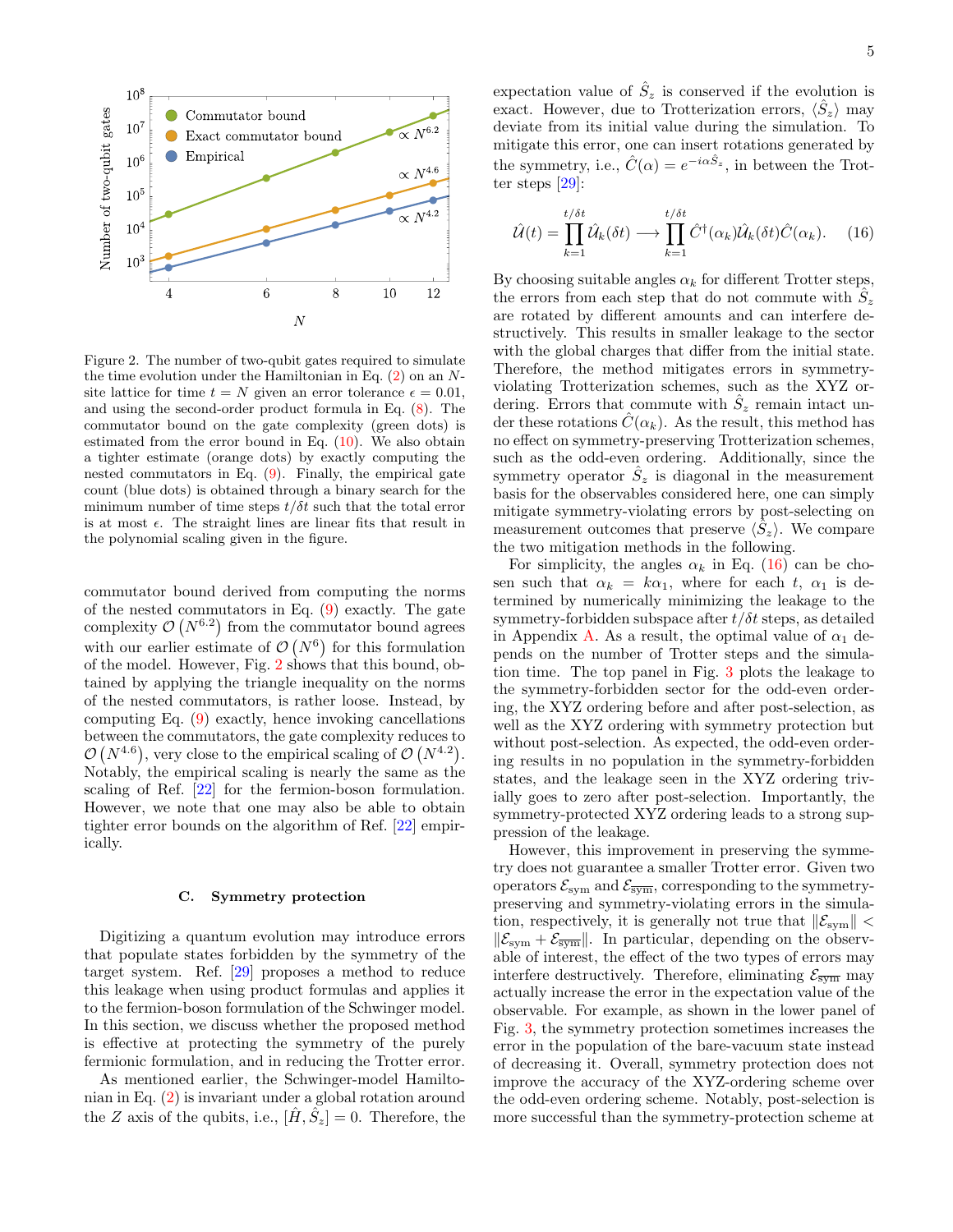

<span id="page-5-0"></span>Figure 3. The leakage to the symmetry-forbidden sector,  $P_{\overline{\text{sym}}}$ , defined as the population in the states with a nonvanishing total charge given a bare-vacuum initial state (upper panel), as well as the error in the bare-vacuum population (lower panel) are shown for the odd-even ordering (blue dots), the XYZ ordering before (red diamonds) and after (green squares) post-selection, as well as the XYZ ordering with symmetry protection but without post-selection (yellow stars). The parameters used for the plot are  $\mu = 0.1$ ,  $x = 0.6$ ,  $N = 4$  and  $\delta t = 1$ . The optimal angles for the symmetryprotected simulation are provided in Appendix [A.](#page-9-0)

mitigating the Trotter error in  $P_{\text{vac}}$ .

According to Ref. [\[29\]](#page-11-4), the symmetry protection scheme mitigates time-correlated experimental errors as well. Since the errors in our experiment are expected to be dominated by uncorrelated noise, it is interesting to investigate how well the scheme performs in the experimental implementation. To isolate the effects of symmetry protection on experimental rather than Trotter errors, we implement the odd-even ordering, which preserves the symmetry. The results are presented at the end of the next section.

#### III. EXPERIMENT AND RESULTS

The experiment consists of a chain of up to nine  $171\text{Yb}^+$ ions held in a linear Paul trap, with up to six ions used as qubits. The two qubit states are realized in the hyperfinesplit ground level,  $|0\rangle = |^2S_{1/2} F = 0, m_F = 0\rangle$  and  $|1\rangle =$  $|{}^2S_{1/2} F = 1, m_F = 0$ . The qubits are initialized to  $|0\rangle$ by optical pumping, and read out on a multi-channel photo-detector using state-dependent fluorescence [\[80\]](#page-13-10). We use two counter-propagating Raman beams to coherently manipulate the states of the qubits [\[81\]](#page-13-11). One Raman beam is split into individual beams to address each qubit separately. The native gates in this setup are single-qubit Z rotations,  $Z_i(\theta) = e^{-i\theta/2} \hat{\sigma}_i^Z$ , singlequbit rotations around the equatorial plane of the Bloch

<span id="page-5-1"></span>Table I. Gate counts for simulating each Trotter step of the time evolution in the Schwinger model with the odd-even term ordering in Eq. [\(11\)](#page-2-0), along with the largest number of Trotter steps  $t/\delta t$  implemented in the experiment for  $N = 2, 4, 6$ staggered sites.

| $X_i X_j(\chi)$ $R_i(\theta, \phi)$ |    | $Z_i(\theta)$ | $t/\delta t$ |
|-------------------------------------|----|---------------|--------------|
|                                     |    |               | 39           |
|                                     |    | 16            | 10           |
| 20                                  | 12 | 26            |              |

sphere  $R_i(\theta, \phi) = e^{-i\theta/2} \left( \frac{\partial}{\partial i} \cos \phi + \frac{\partial}{\partial i} \sin \phi \right)$ , and two-qubit gates  $X_i X_j(\chi) = e^{-i\chi \hat{\sigma}_i^X \hat{\sigma}_j^X}$ , where  $\phi$  is the angle of the axis of rotation, and  $\theta$  and  $\chi$  are the rotation angles. The Z rotations are implemented as classical phase advances, and are therefore practically noise free. The single-qubit gates  $R_i(\theta, \phi)$  are realized by driving a qubit on resonance, with the laser phase set to  $\phi$  and the duration proportional to  $\theta$ . The two-qubit gates use the shared motional modes of the ion chain to mediate interactions between pairs of ions [\[82](#page-13-12)[–84\]](#page-13-13). Carefully designed amplitude modulation of the laser pulse leaves the qubit states decoupled from the motion at the end of the gate [\[85\]](#page-13-14). The individual addressing beams allow any pair of ions to be entangled, making the system a fully-connected programmable quantum computer. More details on the setup and gate fidelity are presented in Ref. [\[81,](#page-13-11) [86,](#page-13-15) [87\]](#page-13-16)

To simulate the evolution under the Hamiltonian in Eq. [\(2\)](#page-1-1), the product formula needs to be decomposed into the native gates in the experiment. Specifically, to implement the  $Y_i Y_j(\chi) = e^{-i\chi \hat{\sigma}_i^Y \hat{\sigma}_j^Y} (Z_i Z_j(\chi) = e^{-i\chi \hat{\sigma}_i^Z \hat{\sigma}_j^Z})$ gate, each qubit is rotated around the  $Z(Y)$  axis before and after applying an  $X_i X_j(\chi)$  gate. For the odd-even ordering, i.e.,  $S_1^{\text{oel}}$  given in Eq. [\(11\)](#page-2-0), the circuit can be broken down into three parts:  $e^{-i\delta t \hat{H}^x}$ ,  $e^{-i\delta t \hat{H}^{ZZ}}$ , and  $e^{-i\delta t \hat{H}^Z}$ . An example of the circuit for the Trotterized evolution with  $N = 6$  is shown in Fig. [4.](#page-6-0) The number of gates needed in each Trotter step for the different values of N in the experiment are summarized in Table [I.](#page-5-1) While the number of single-qubit rotations can be further reduced in the circuits, such an optimization is not considered here since they have much lower error rates than the two-qubit gates.

The experiment starts by preparing the qubits in the vacuum state of the Hamiltonian in the limit of  $x = 0$ ,  $|{\rm vac}\rangle = |{\psi}_0\rangle$ , using  $R_i(\pi,0)$  on alternate qubits. The model parameters are set to  $\mu = 0.1$  and  $x = 0.6$  to ensure non-trivial dynamics starting from the bare vacuum. We measure all the qubits in the Z basis to get the state populations. The state preparation and measurement errors are corrected by applying the inverse of an independently measured state-transfer matrix. The observables of interest are then calculated from the state populations using Eqs.  $(3)-(5)$  $(3)-(5)$  $(3)-(5)$ .

Algorithmic and experimental errors can, in principle, produce measurement results that break the global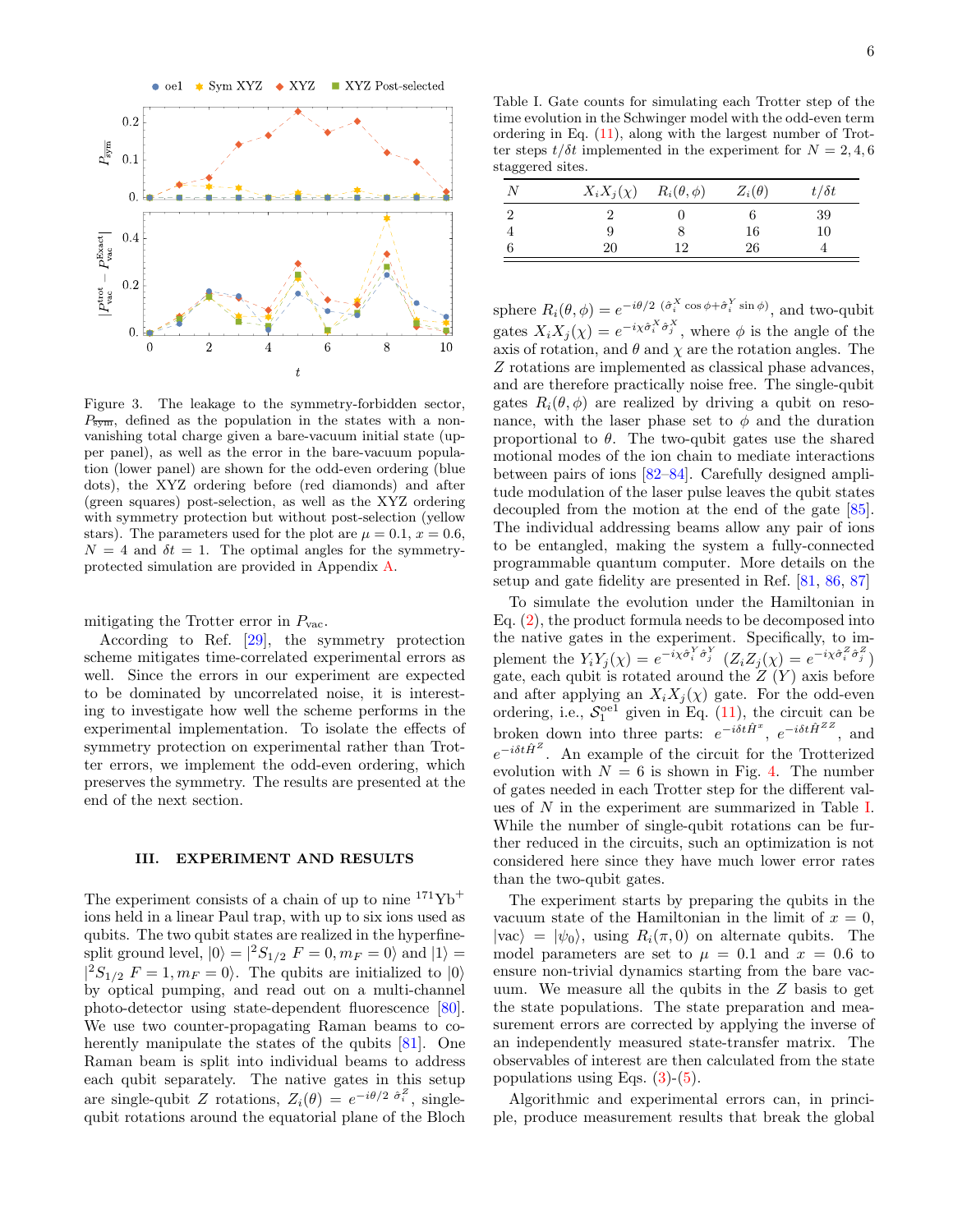

<span id="page-6-0"></span>Figure 4. Circuit for the Trotterized evolution according to the Hamiltonian in Eq. [\(2\)](#page-1-1) for  $N = 6$  lattice sites, with odd-even ordering of the Trotter decomposition introduced in Eq. [\(11\)](#page-2-0). The interaction term  $e^{-i\delta t\hat{H}^x}$  is implemented with nearestneighbor  $X_i X_{i+1}$  and  $Y_i Y_{i+1}$  gates. The  $e^{-i\delta t \hat{H}^{ZZ}}$  term is implemented with  $X_i X_j$  and  $R_i$  rotations. The  $e^{-i\delta t \hat{H}^{Z}}$  term involves only  $Z_i$  rotations, with the angles  $\mu_1 = -(\mu+3)\delta t$ ,  $\mu_2 = (\mu-2)\delta t$ ,  $\mu_3 = -(\mu+2)\delta t$ ,  $\mu_4 = (\mu-1)\delta t$ ,  $\mu_5 = -(\mu+1)\delta t$ , and  $\mu_6 = \mu \delta t$ . Qubits are initialized in the bare-vacuum state  $|010101\rangle$ , then evolved by repeating the circuit in the parentheses  $t/\delta t$  times, and measured individually in the Z basis in the end.

charge conservation of the system. This means that starting from the bare-vacuum state, the probability amplitude for evolving to states with non-vanishing total charge may not be negligible. Therefore, to improve the results, one can post-select the measurements so that only outcomes in the relevant symmetry sector are kept. Since the odd-even ordering implemented in the experiment does not violate the global charge conservation, these errors result entirely from the experimental imperfections.

Fig.  $5(a)$  $5(a)$  plots the bare-vacuum population  $P_{\text{vac}}$ , Eq. [\(3\)](#page-1-2), and the particle-number density  $\nu$ , Eq. [\(4\)](#page-1-4), as a function of time for  $N = 2$  and  $\delta t = 0.5$ . For  $\delta t = 0.5$ , the theoretical Trotterized evolution (blue dots) has no significant deviation from the exact evolution (blue line). The experimental results after post-selection agree well with the theory even after 39 Trotter steps corresponding to  $t = 19.5$ . Post-selection is shown to significantly mitigate the experimental errors for  $P_{\text{vac}}$ , especially at long evolution times. However, it does not appear as effective for the particle-number density or the survival amplitude of other initial states in general, as plotted in Appendix [B.](#page-10-3) Fig.  $5(b)$  $5(b)$  plots the local charge density  $Q_n$ , Eq. [\(5\)](#page-1-3), derived from post-selected measurement results and their deviation from the theoretical expectation for the same set of parameters. The local-charge profile is consistent with the global dynamics shown in Fig.  $5(a)$  $5(a)$ as the pair creation coincides with the destruction of the bare vacuum.

Fig. [6](#page-7-1) plots the same observables as a function of time for  $N = 4$  and  $\delta t = 0.5$ . Compared with the  $N = 2$ case, each Trotter step for  $N = 4$  requires seven extra two-qubit gates, see Table [I,](#page-5-1) and we only perform ten Trotter steps for this case. Since the experimental error dominates the Trotter error after a few Trotter steps for  $\delta t = 0.5$ , the Trotter step size is increased to  $\delta t = 1$ in Fig. [7,](#page-8-0) doubling the simulation time. Even though

the Trotter error is larger in Fig. [7](#page-8-0) than in Fig. [6,](#page-7-1) the Trotterized evolution still qualitatively follows the exact solution. In both cases, the experimental data after postselection agree reasonably well with the numerical simulation.

Next, we increase the number of staggered sites to  $N = 6$ , with the results displayed in Fig. [8.](#page-8-1) Since each Trotter step now requires 20 two-qubit gates and 38 single-qubit gates, only four Trotter steps could be run before decoherence dampens the evolution. Nevertheless, the qualitative behavior, including the first revival of the bare-vacuum amplitude, can still be observed from the results.

Finally, we study the effect of active symmetry protection by inserting rotations generated by the symmetry operator  $\hat{S}_z$ , as discussed in Sec. [II.](#page-1-5) In the numerical study of Sec. [II,](#page-1-5) a set of optimal angles was found to minimize the leakage to the symmetry-forbidden subspace caused by algorithmic error. Since such an optimal set cannot be found a priori, a straightforward strategy is to use a random angle at each Trotter step to average out the leakage after many Trotter steps [\[29\]](#page-11-4). Since the effectiveness of the scheme depends on the nature of the experimental error, it is interesting to see if symmetry protection can improve our experimental implementation.

Figure [9](#page-9-1) plots the result of an experiment using the odd-even term ordering. As before, the initial state is the bare vacuum. The unitaries  $e^{-i\alpha_k \hat{S}_z}$ , with random angles  $\alpha_k$  given in Appendix [A,](#page-9-0) are inserted between Trotter steps k and  $k + 1$ . While the population in states forbidden by the symmetry, denoted as  $P_{\overline{\text{sym}}}$  in the upper panel, decreases with symmetry protection, this reduction is not significant. Furthermore, while the deviation of the barevacuum population from the Trotterized theory generally decreases, post-selecting symmetry-preserving measurements appears more effective in mitigating the error in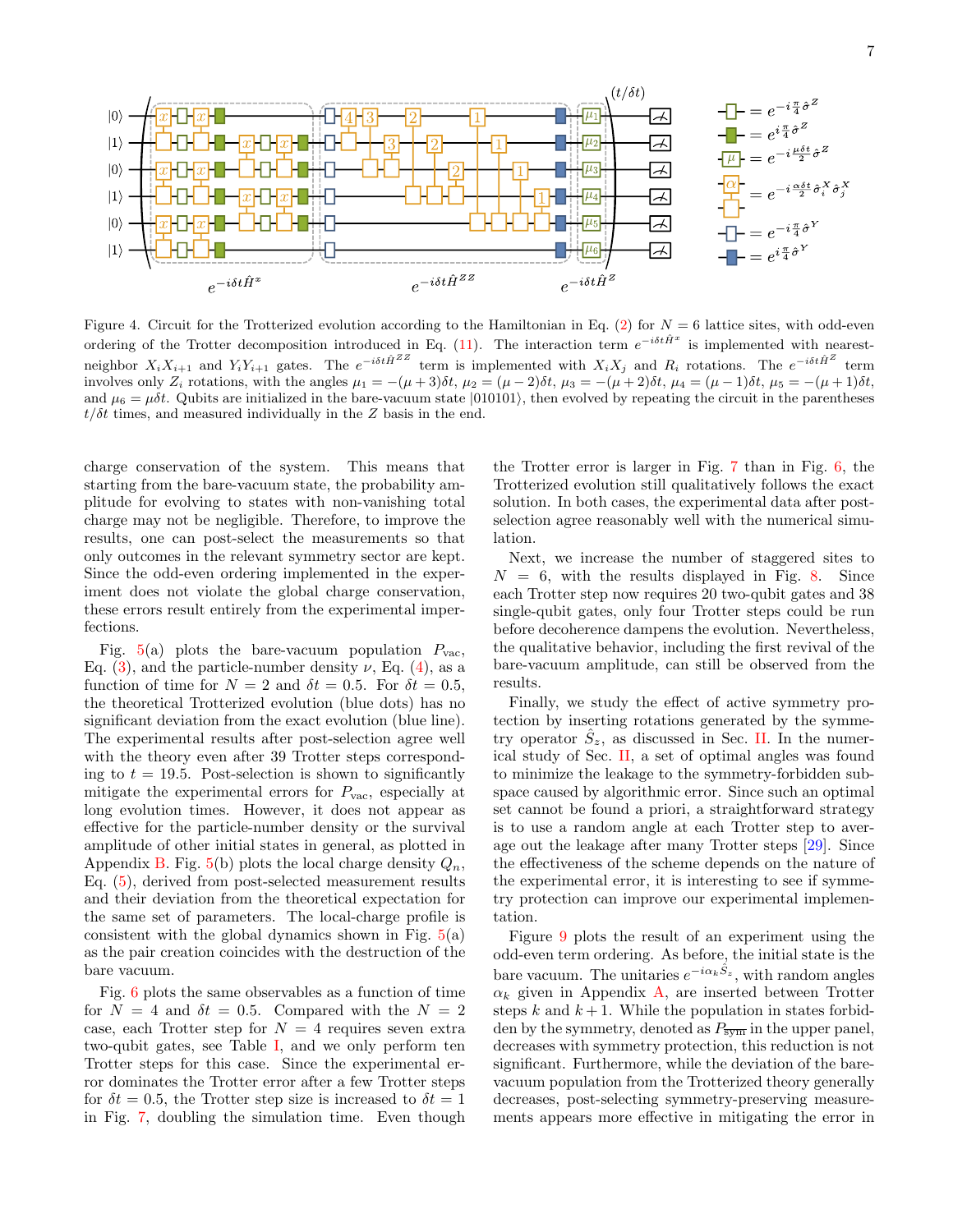

<span id="page-7-0"></span>Figure 5. Experimental results for  $N = 2$  and  $\delta t = 0.5$ . (a) The upper plot shows fluctuation in the bare-vacuum population,  $P_{\text{vac}}$ , while the lower plot shows particle-number density,  $\nu$ , as a function of time, indicating the creation and annihilation of the particle-antiparticle pairs. The dashed lines are a guide to the eye. (b) The upper plot shows the local charge density  $Q_n$  as measured in the experiment after postselection, while the lower plot shows its deviation from theory as a function of time.

this quantity than the symmetry protection as shown in the lower panel of the figure. This indicates that the experiment is dominated by noise that is not correlated in time. Note that by construction, the symmetryprotection scheme only mitigates time-correlated errors.

### IV. DISCUSSION

We have digitally simulated the time evolution of the lattice Schwinger model with up to six qubits using the purely fermionic formulation. For a four-qubit simulation, we observe four oscillations of the particle density, and the simulated time is almost four times



<span id="page-7-1"></span>Figure 6. Experimental results for  $N = 4$  and  $\delta t = 0.5$ . (a) The upper plot shows fluctuation in the bare-vacuum population,  $P_{\text{vac}}(t)$ , while the lower plot shows particle-number density,  $\nu(t)$ . (b) The upper plot shows the local charge density  $Q_n(t)$  as measured in the experiment after post-selection, while the lower plot shows its deviation from theory.

longer than previously demonstrated using a Trotterized scheme [\[64,](#page-12-13) [71\]](#page-13-1). Given the long circuit depths required for dynamical gauge-theory simulations, gate fidelity, rather than qubit number, is the main limitation of our implementation. Efforts to overcome such a technical limitation are well underway [\[88\]](#page-13-17). To mitigate the timecorrelated errors, we have applied a symmetry-protection scheme [\[29\]](#page-11-4) but found negligible effects in suppressing the errors. This symmetry-protection investigation indicates that the dominant noise in experiment is incoherent and uncorrelated. Incoherent errors can be mitigated by post-selection of the experimental measurements using symmetry considerations. Better-motivated and furthertailored schemes for mitigating incoherent errors are desired in future simulations. Furthermore, it is found that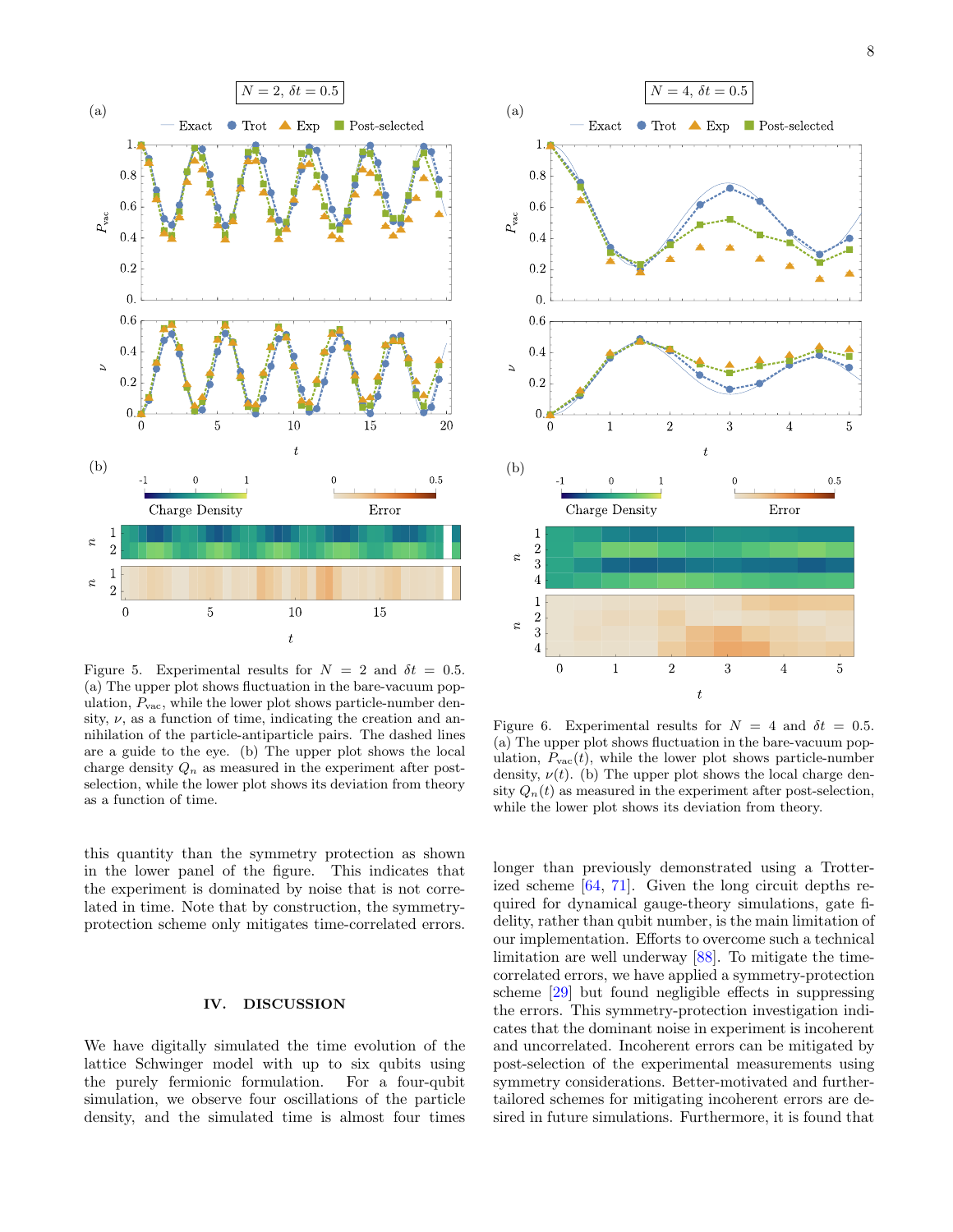

<span id="page-8-0"></span>Figure 7. Experimental results for  $N = 4$  and  $\delta t = 1$ . (a) The upper plot shows fluctuation in the bare-vacuum population,  $P_{\text{vac}}(t)$ , while the lower plot shows particle-number density,  $\nu(t)$ . (b) The upper plot shows the local charge density  $Q_n(t)$ as measured in the experiment after post-selection, while the lower plot shows its deviation from theory.

the symmetry-violating and symmetry-preserving errors can destructively contribute to given quantities, and removing only one of these errors can decrease the overall accuracy. It is therefore important to also develop and apply symmetry-preserving error-suppression schemes in future experiments.

An avenue for improving the quality of the simulation is reducing the gate depth, e.g., by performing gates in parallel instead of sequentially. In our model,  $e^{-i\delta t \hat{H}^x}$ , consisting of only nearest-neighbor interactions, can be applied in a fixed circuit depth of 4 instead of 2N by performing all the  $X_{2i}X_{2i+1}$  terms, then all the  $X_{2i+1}X_{2i+2}$ terms, in parallel. The all-to-all interactions in  $e^{-i\delta t \hat{H}^{ZZ}}$ can be reduced to depth of N instead of  $N^2$  if gates  $X_iX_{i+n}$ , for all i and fixed n, are performed in paral-



<span id="page-8-1"></span>Figure 8. Experimental results for  $N = 6$  and  $\delta t = 1$ . (a) The upper plot shows fluctuation in the bare-vacuum population,  $P_{\text{vac}}(t)$ , while the lower plot shows particle-number density,  $\nu(t)$ . (b) The left plot shows the local charge density  $Q_n(t)$ as measured in the experiment after post-selection, while the right plot shows its deviation from theory. At  $t = 4$ , we reach the gate-depth limit of the hardware.

lel. With trapped ions, parallel operations can be done either in multi-zone architectures [\[89,](#page-13-18) [90\]](#page-13-19), or in linear chains with advanced control schemes [\[91\]](#page-13-20).

Alternatively, the gate depth can be reduced by using M-body Mølmer-Sørensen gates  $MS(\chi, M) \equiv$  $e^{-i\chi\sum_{i=1}^{M}\sum_{j=i+1}^{M}\hat{\sigma}_{i}^{X}\hat{\sigma}_{j}^{X}}$  [\[82](#page-13-12)[–84\]](#page-13-13). This approach was implemented in Ref. [\[71\]](#page-13-1) to reduce the number of MS operations in the simulation of the Schwinger model from  $\mathcal{O}(N^2)$  to  $\mathcal{O}(N)$ . In general, a non-trivial optimization of both frequency and amplitude modulation of the beams may be required to implement an M-body gate with the desired rotation angles, as demonstrated in Ref. [\[59\]](#page-12-14). Furthermore, one should note that since an M-body MS gate has roughly comparable fidelity as that of M 2-body MS  $(X_i X_j)$  gates [\[92\]](#page-13-21), the overall fidelity of the simula-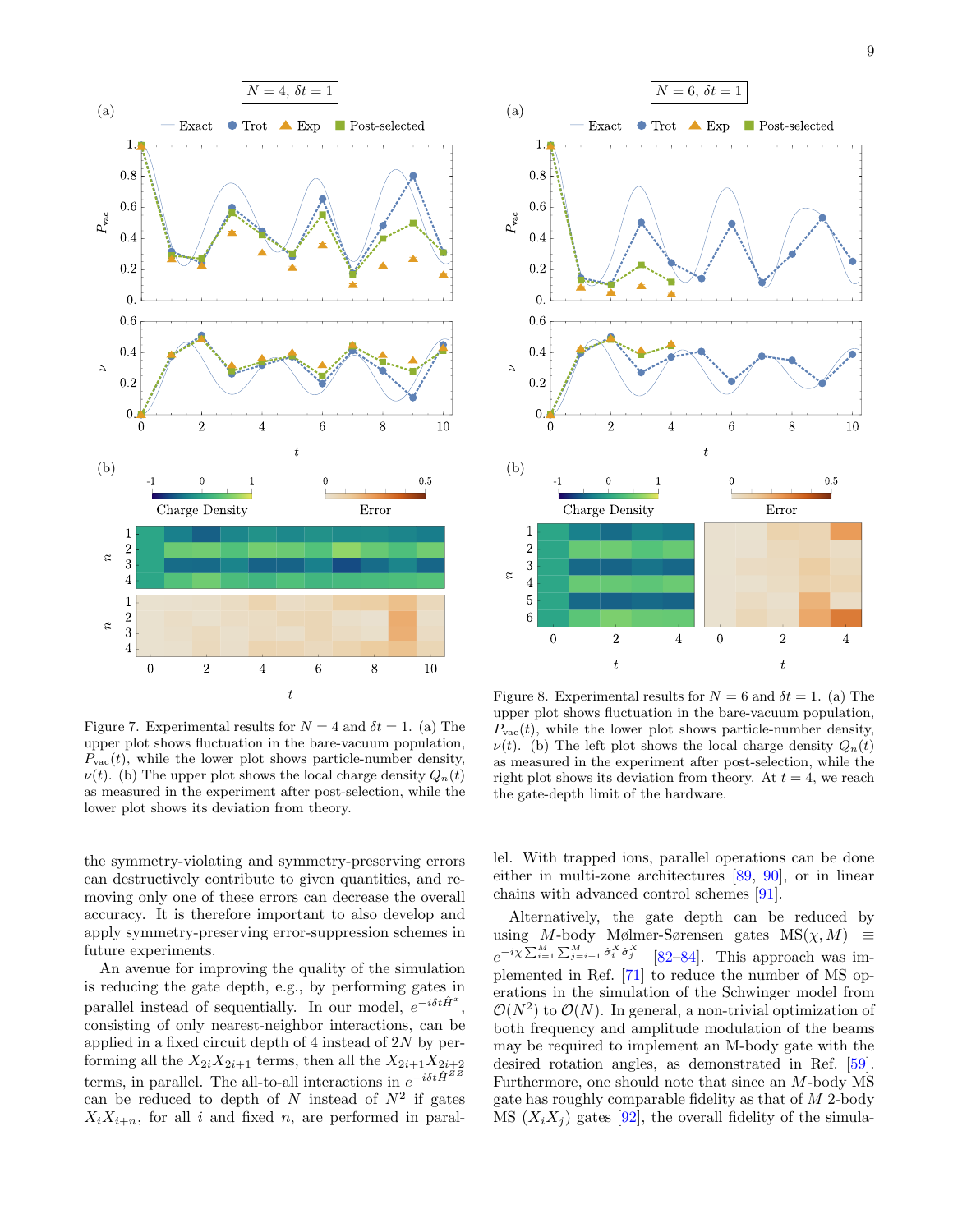

<span id="page-9-1"></span>Figure 9. Leakage to the symmetry-forbidden subspace (upper panel) and deviation of the experimental results from theory for the bare-vacuum population (lower panel) when different schemes to mitigate errors are applied: no mitigation (orange triangles), post-selection (green squares), and symmetry protection (blue stars). Note that by definition, the leakage to the symmetry-forbidden subspace is zero after post-selection. In both plots,  $N = 4$  and  $\delta t = 1.0$ , the system is initiated in the bare-vacuum state, and is evolved via the odd-even ordering scheme.

tion would likely be similar for both schemes.

When the fermion-boson formulation of the lattice Schwinger model is concerned, a trapped-ion-specific approach to reduce the gate count is to encode the gauge degrees of freedom into the motion of the ions as explained in Ref. [\[68\]](#page-13-22). Besides the standard set of gates, the proposed hybrid digital-analog scheme involves both spin-phonon and phonon-phonon gates. This approach leads to a reduction in both the number of qubits and the number of entangling gates compared with a fully-digital algorithm involving the gauge bosons [\[22\]](#page-11-5). Future experimental implementations will determine the realistic fidelity of the operations involving dynamical phonons.

To make implementations of more complex gauge theories possible, including non-Abelian and higherdimensional models, unifying physics insights, algorithm optimization, hardware implementation, and postprocessing is required, as demonstrated in this work. In this context, it would be interesting to investigate whether more resource-efficient encodings of such theories exist, if optimal Trotter decompositions and term ordering schemes can be found, to what degree these preserve local gauge symmetries, whether information regarding the initial state and the symmetries can be incorporated to further tighten the algorithmic error bounds [\[70,](#page-13-0) [93](#page-13-23)[–98\]](#page-13-24), how to balance these errors with experimental errors, and whether symmetry-protection schemes are advantageous in suppressing algorithmic and experimental errors. While progress along these lines is already being made [\[23,](#page-11-7) [24,](#page-11-6) [27,](#page-11-8) [30,](#page-11-9) [32,](#page-12-15) [36,](#page-12-0) [67,](#page-12-16) [99–](#page-13-25)[107\]](#page-14-0), further technological advances in quantum hardware are essential to enable advanced gauge-theory simulations in the upcoming years.

#### ACKNOWLEDGMENTS

We acknowledge Andrew Shaw's involvement at early stages of this work. We are grateful to Guido Pagano for valuable discussions. ZD is supported in part by the U.S. Department of Energy's (DOE's) Office of Science Early Career Award, under award no. DE-SC0020271, and by the Maryland Center for Fundamental Physics. ZD further acknowledges the RIKEN Center for Accelerator-Based Sciences, Wako, Japan for their support during earlier stages of this work. ZD and NML acknowledge support by the DOE's Office of Science, Office of Nuclear Physics, under Award no. DE-SC0021143. NML received support from the National Science Foundation QLCI (OMA-2120757) and PFC (PHY-1430094). NML acknowledges funding by the Maryland-Army-Research-Lab Quantum Partnership (W911NF1920181). AMG is supported by a Joint Quantum Institute Postdoctoral Fellowship. MCT acknowledges the Quantum Algorithms and Machine Learning grant from NTT, number AGMT DTD 9/24/20.

## <span id="page-9-0"></span>Appendix A: Optimal and random angles for symmetry protection

In Fig. [3,](#page-5-0) we study how well the symmetry-protected time evolution given in Eq. [\(16\)](#page-4-1) suppresses the symmetrybreaking Trotter errors for a simulation with the XYZ ordering with  $\mu = 0.1$ ,  $x = 0.6$ ,  $N = 4$  and  $\delta t = 1$ . As mentioned in Section [II C,](#page-4-2) for the time evolution with a particular t, the angle of rotation,  $\alpha_k$ , for the k-th Trotter step depends on  $\alpha_1$  in the first Trotter step as  $\alpha_k = k\alpha_1$ , where  $0 \leq \alpha_1 < 2\pi$ . We choose  $\alpha_1$  to be the smallest angle with which the leakage to the symmetry-broken subspace at time  $t$  is minimized.

Figure [10](#page-10-4) displays a few examples of how the leakage varies as a function of  $\alpha_1$  for selected times t. As shown in the plot, there are several values of  $\alpha_1$  that minimize the leakage and the number of minima tends to increase with increasing t. The optimal value of  $\alpha_1$  is determined from the smallest minimum found at each  $t$ . These values are listed in Table [II.](#page-10-5)

Meanwhile, the angles  $\alpha_k$  for the symmetry-protected evolution in the experiment in Fig. [9](#page-9-1) are chosen at random from a uniform distribution in the interval  $[0, 2\pi]$ . These angles are listed in Table [III.](#page-11-10)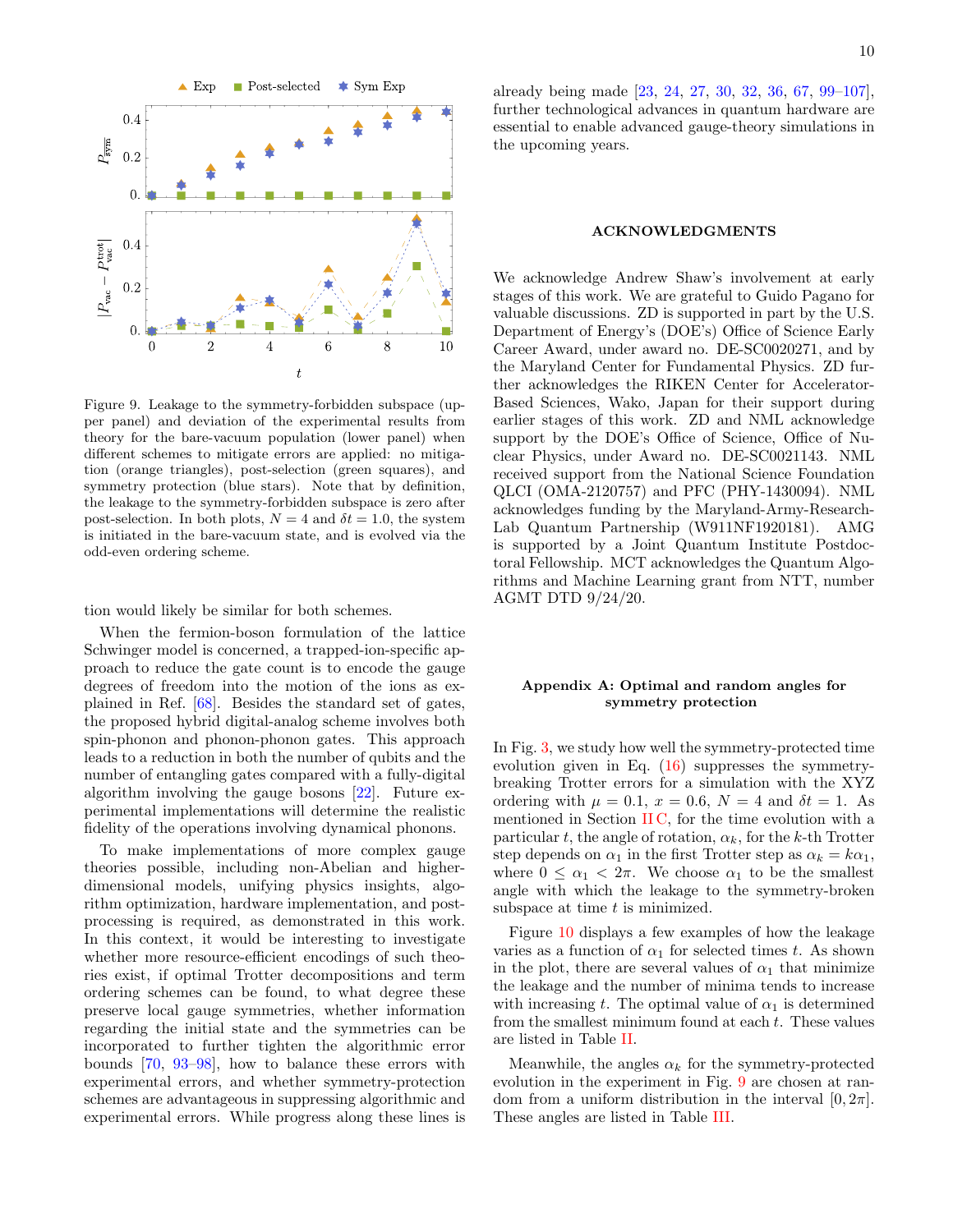

<span id="page-10-4"></span>Figure 10. The population of the symmetry-forbidden subspace as a function of the angles  $\alpha_1$  for  $t = 2, 4, 8$ , for  $\mu = 0.1$ ,  $x = 0.6$ ,  $N = 4$  and  $\delta t = 1$ . We choose  $\alpha_1$  to be the smallest angle that minimizes  $P_{\overline{\text{sym}}}$  at each t.

<span id="page-10-5"></span>Table II. Values of  $\alpha_1$  used for the symmetry-protected XYZ ordering in Fig.  $3$  at different times  $t$ , together with the corresponding leakage to the symmetry-forbidden subspace.

| t. | $\alpha_1$  | $P_{\overline{\mathrm{sym}}}$ |
|----|-------------|-------------------------------|
| 1  | 0           | 0.0346                        |
| 2  | $0.8184\pi$ | 0.0294                        |
| 3  | $0.8184\pi$ | 0.0260                        |
| 4  | $0.3183\pi$ | 0.0006                        |
| 5  | $0.8811\pi$ | 0.0128                        |
| 6  | $0.2314\pi$ | 0.0018                        |
| 7  | $0.4370\pi$ | 0.0201                        |
| 8  | $0.1875\pi$ | 0.0011                        |
| 9  | $0.8496\pi$ | 0.0055                        |
| 10 | $0.9887\pi$ | 0.0000                        |

## <span id="page-10-3"></span>Appendix B: State populations

The population in the bare vacuum as a function of time is displayed in Fig. [7](#page-8-0) of the main text. For completeness, we also plot in Fig. [11](#page-10-6) the population of all allowed states as a function of time for the case of  $N = 4$ and  $\delta t = 1.0$ . Additionally, the cumulative population in the symmetry-forbidden sector,  $P_{\overline{\text{sym}}}$ , is shown, demonstrating the rate at which the leakage to the symmetryforbidden sector grows.



<span id="page-10-6"></span>Figure 11. Evolution of states characterized by the quantity  $P_{\Psi} \equiv |\langle \Psi | e^{-it\hat{H}} | \psi_0 \rangle|^2$  in the symmetry-allowed (a-f) and symmetry-forbidden (g) subspace for  $N = 4$  and  $\delta t = 1.0$ starting from the bare-vacuum state  $|\psi_0\rangle$ . Note that  $P_{0101} \equiv$  $P_{\text{vac}}$ , which is also plotted in Fig. [7](#page-8-0) of the main text. The effectiveness of post-selection in mitigating errors is both quantity and time dependent, and in some cases, it ceases to improve the agreement with theory at larger times.

- <span id="page-10-0"></span>[1] R. P. Feynman, Simulating Physics with Computers, [Int. J. Theor. Phys.](https://doi.org/10.1007/BF02650179) 21, 467 (1982).
- <span id="page-10-1"></span>[2] S. Lloyd, Universal Quantum Simulators, Science 273, 1073 (1996).
- <span id="page-10-2"></span>[3] A. M. Childs, Y. Su, M. C. Tran, N. Wiebe, and S. Zhu, Theory of Trotter Error with Commutator Scal-

ing, Phys. Rev. X 11[, 011020 \(2021\).](https://doi.org/10.1103/PhysRevX.11.011020)

- [4] A. M. Childs and N. Wiebe, Hamiltonian simulation using linear combinations of unitary operations, [Quantum](https://doi.org/10.26421/QIC12.11-12) [Inf. Comput.](https://doi.org/10.26421/QIC12.11-12) 12, 901 (2012).
- [5] D. W. Berry, A. M. Childs, R. Cleve, R. Kothari, and R. D. Somma, Simulating Hamiltonian dynamics with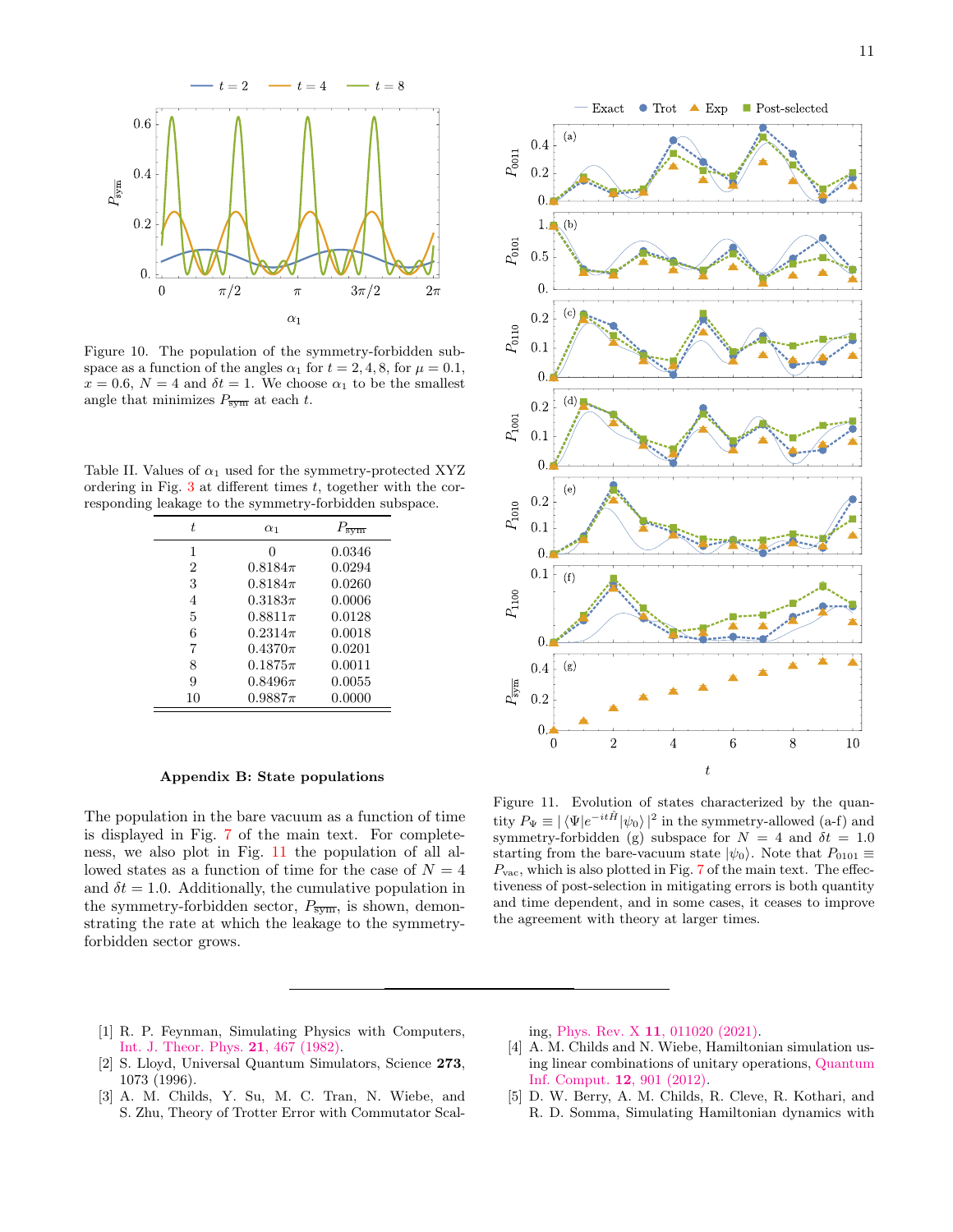|                | $\alpha_1$   | $\alpha_2$  | $\alpha_3$  | $\alpha_4$  | $\alpha_5$   | $\alpha_6$  | $\alpha$    | $\alpha_8$  | $\alpha_9$  | $\alpha_{10}$ |
|----------------|--------------|-------------|-------------|-------------|--------------|-------------|-------------|-------------|-------------|---------------|
|                | $0.9559\pi$  |             |             |             |              |             |             |             |             |               |
| $\overline{2}$ | $1.1461\pi$  | $0.2987\pi$ |             |             |              |             |             |             |             |               |
| 3              | $0.0150\pi$  | $0.6927\pi$ | $1.6279\pi$ |             |              |             |             |             |             |               |
| 4              | $0.5861\pi$  | $0.0333\pi$ | $0.0787\pi$ | $0.1613\pi$ |              |             |             |             |             |               |
| 5              | 1.7496 $\pi$ | $1.7986\pi$ | $0.4505\pi$ | $1.4374\pi$ | $0.3222\pi$  |             |             |             |             |               |
| 6              | $1.7205\pi$  | $0.0706\pi$ | $1.0666\pi$ | $1.5912\pi$ | 1.0554 $\pi$ | $0.8444\pi$ |             |             |             |               |
| 7              | $0.2499\pi$  | $0.2990\pi$ | $0.1212\pi$ | $0.6793\pi$ | $0.9988\pi$  | $0.9218\pi$ | $1.8565\pi$ |             |             |               |
| 8              | 1.7974 $\pi$ | $0.7531\pi$ | $0.0548\pi$ | $0.4236\pi$ | $1.8081\pi$  | $1.7279\pi$ | $0.4253\pi$ | $0.8807\pi$ |             |               |
| 9              | $0.8880\pi$  | $0.3908\pi$ | $1.7202\pi$ | $1.7779\pi$ | $1.1028\pi$  | $1.7425\pi$ | $1.6552\pi$ | $0.0604\pi$ | $0.2346\pi$ |               |
| 10             | $0.7112\pi$  | $1.1025\pi$ | $1.3913\pi$ | $0.5387\pi$ | $1.7179\pi$  | $1.0585\pi$ | $0.2870\pi$ | $0.8636\pi$ | $1.6639\pi$ | $1.5434\pi$   |

<span id="page-11-10"></span>Table III. Randomly chosen values of  $\alpha_k$  used in the experiment to study the effect of symmetry protection on experimental error. The result is presented in Fig. [9.](#page-9-1)

a truncated Taylor series, [Phys. Rev. Lett.](https://doi.org/10.1103/PhysRevLett.114.090502) 114, 090502 [\(2015\).](https://doi.org/10.1103/PhysRevLett.114.090502)

- [6] G. H. Low and I. L. Chuang, Optimal hamiltonian simulation by quantum signal processing, [Phys. Rev. Lett.](https://doi.org/10.1103/PhysRevLett.118.010501) 118[, 010501 \(2017\).](https://doi.org/10.1103/PhysRevLett.118.010501)
- [7] G. H. Low and I. L. Chuang, Hamiltonian simulation by qubitization, Quantum 3[, 163 \(2019\).](https://doi.org/10.22331/q-2019-07-12-163)
- [8] S. Chakraborty, A. Gilyén, and S. Jeffery, The Power of Block-Encoded Matrix Powers: Improved Regression Techniques via Faster Hamiltonian Simulation, in [46th International Colloquium on Automata, Lan](https://doi.org/10.4230/LIPIcs.ICALP.2019.33)[guages, and Programming \(ICALP 2019\)](https://doi.org/10.4230/LIPIcs.ICALP.2019.33), Leibniz International Proceedings in Informatics (LIPIcs), Vol. 132, edited by C. Baier, I. Chatzigiannakis, P. Flocchini, and S. Leonardi (Schloss Dagstuhl–Leibniz-Zentrum fuer Informatik, Dagstuhl, Germany, 2019) pp. 33:1–33:14.
- [9] A. Gilyén, Y. Su, G. H. Low, and N. Wiebe, Quantum singular value transformation and beyond: exponential improvements for quantum matrix arithmetics, in [Pro](https://doi.org/10.1145/3313276.3316366)[ceedings of the 51st Annual ACM SIGACT Symposium](https://doi.org/10.1145/3313276.3316366) [on Theory of Computing](https://doi.org/10.1145/3313276.3316366) (2019) pp. 193–204.
- <span id="page-11-0"></span>[10] A. Kalev and I. Hen, Quantum algorithm for simulating hamiltonian dynamics with an off-diagonal series expansion, Quantum 5[, 426 \(2021\).](https://doi.org/10.22331/q-2021-04-08-426)
- <span id="page-11-1"></span>[11] A. M. Childs and Y. Su, Nearly Optimal Lattice Simulation by Product Formulas, [Phys. Rev. Lett.](https://doi.org/10.1103/PhysRevLett.123.050503) 123, 050503 [\(2019\).](https://doi.org/10.1103/PhysRevLett.123.050503)
- <span id="page-11-2"></span>[12] T. F. Stetina, A. Ciavarella, X. Li, and N. Wiebe, Simulating effective qed on quantum computers, [arXiv:2101.00111 \(2020\).](https://arxiv.org/abs/2101.00111)
- [13] J. Lee, D. W. Berry, C. Gidney, W. J. Huggins, J. R. McClean, N. Wiebe, and R. Babbush, Even more efficient quantum computations of chemistry through tensor hypercontraction, PRX Quantum 2[, 030305 \(2021\).](https://doi.org/10.1103/PRXQuantum.2.030305)
- [14] V. von Burg, G. H. Low, T. Häner, D. S. Steiger, M. Reiher, M. Roetteler, and M. Troyer, Quantum computing enhanced computational catalysis, [Phys. Rev. Research](https://doi.org/10.1103/PhysRevResearch.3.033055) 3[, 033055 \(2021\).](https://doi.org/10.1103/PhysRevResearch.3.033055)
- [15] W. J. Huggins, J. R. McClean, N. C. Rubin, Z. Jiang, N. Wiebe, K. B. Whaley, and R. Babbush, Efficient and noise resilient measurements for quantum chemistry on near-term quantum computers, [npj Quantum Inf.](https://doi.org/10.1038/s41534-020-00341-7) 7, 23 [\(2021\).](https://doi.org/10.1038/s41534-020-00341-7)
- [16] R. Babbush, C. Gidney, D. W. Berry, N. Wiebe, J. Mc-Clean, A. Paler, A. Fowler, and H. Neven, Encoding electronic spectra in quantum circuits with linear t complexity, Phys. Rev. X 8[, 041015 \(2018\).](https://doi.org/10.1103/PhysRevX.8.041015)
- [17] R. Babbush, N. Wiebe, J. McClean, J. McClain, H. Neven, and G. K.-L. Chan, Low-depth quantum simulation of materials, Phys. Rev. X 8[, 011044 \(2018\).](https://doi.org/10.1103/PhysRevX.8.011044)
- [18] S. P. Jordan, K. S. Lee, and J. Preskill, Quantum algorithms for quantum field theories, Science 336, 1130  $(2012)$
- [19] N. Klco and M. J. Savage, Digitization of scalar fields for quantum computing, Phys. Rev. A 99[, 052335 \(2019\).](https://doi.org/10.1103/PhysRevA.99.052335)
- [20] J. Barata, N. Mueller, A. Tarasov, and R. Venugopalan, Single-particle digitization strategy for quantum computation of a  $\phi^4$  scalar field theory, [Phys. Rev. A](https://doi.org/10.1103/PhysRevA.103.042410) 103, [042410 \(2021\).](https://doi.org/10.1103/PhysRevA.103.042410)
- [21] H. Lamm, S. Lawrence, and Y. Yamauchi (NuQS), General Methods for Digital Quantum Simulation of Gauge Theories, Phys. Rev. D 100[, 034518 \(2019\).](https://doi.org/10.1103/PhysRevD.100.034518)
- <span id="page-11-5"></span>[22] A. F. Shaw, P. Lougovski, J. R. Stryker, and N. Wiebe, Quantum Algorithms for Simulating the Lattice Schwinger Model, Quantum 4[, 306 \(2020\).](https://doi.org/10.22331/q-2020-08-10-306)
- <span id="page-11-7"></span>[23] A. Ciavarella, N. Klco, and M. J. Savage, Trailhead for quantum simulation of SU(3) Yang-Mills lattice gauge theory in the local multiplet basis, [Phys. Rev. D](https://doi.org/10.1103/PhysRevD.103.094501) 103, [094501 \(2021\).](https://doi.org/10.1103/PhysRevD.103.094501)
- <span id="page-11-6"></span>[24] A. Kan and Y. Nam, Lattice quantum chromodynamics and electrodynamics on a universal quantum computer, [arXiv:2107.12769 \(2021\).](https://arxiv.org/abs/2107.12769)
- [25] M. Kreshchuk, W. M. Kirby, G. Goldstein, H. Beauchemin, and P. J. Love, Quantum simulation of quantum field theory in the light-front formulation, [arXiv:2002.04016 \(2020\).](https://arxiv.org/abs/2002.04016)
- [26] J. Liu and Y. Xin, Quantum simulation of quantum field theories as quantum chemistry, [J. High Energy Phys.](https://doi.org/10.1007/JHEP12(2020)011) 2020 [\(12\), 11.](https://doi.org/10.1007/JHEP12(2020)011)
- <span id="page-11-8"></span>[27] D. Paulson, L. Dellantonio, J. F. Haase, A. Celi, A. Kan, A. Jena, C. Kokail, R. van Bijnen, K. Jansen, P. Zoller, and C. A. Muschik, Simulating 2d effects in lattice gauge theories on a quantum computer, [PRX Quantum](https://doi.org/10.1103/PRXQuantum.2.030334) 2, [030334 \(2021\).](https://doi.org/10.1103/PRXQuantum.2.030334)
- <span id="page-11-3"></span>[28] B. Nachman, D. Provasoli, W. A. de Jong, and C. W. Bauer, Quantum algorithm for high energy physics simulations, [Phys. Rev. Lett.](https://doi.org/10.1103/PhysRevLett.126.062001) 126, 062001 (2021).
- <span id="page-11-4"></span>[29] M. C. Tran, Y. Su, D. Carney, and J. M. Taylor, Faster digital quantum simulation by symmetry protection, PRX Quantum 2[, 010323 \(2021\).](https://doi.org/10.1103/PRXQuantum.2.010323)
- <span id="page-11-9"></span>[30] H. Lamm, S. Lawrence, and Y. Yamauchi (NuQS), Suppressing Coherent Gauge Drift in Quantum Simulations, [arXiV:2005.12688 \(2020\).](https://arxiv.org/abs/2005.12688)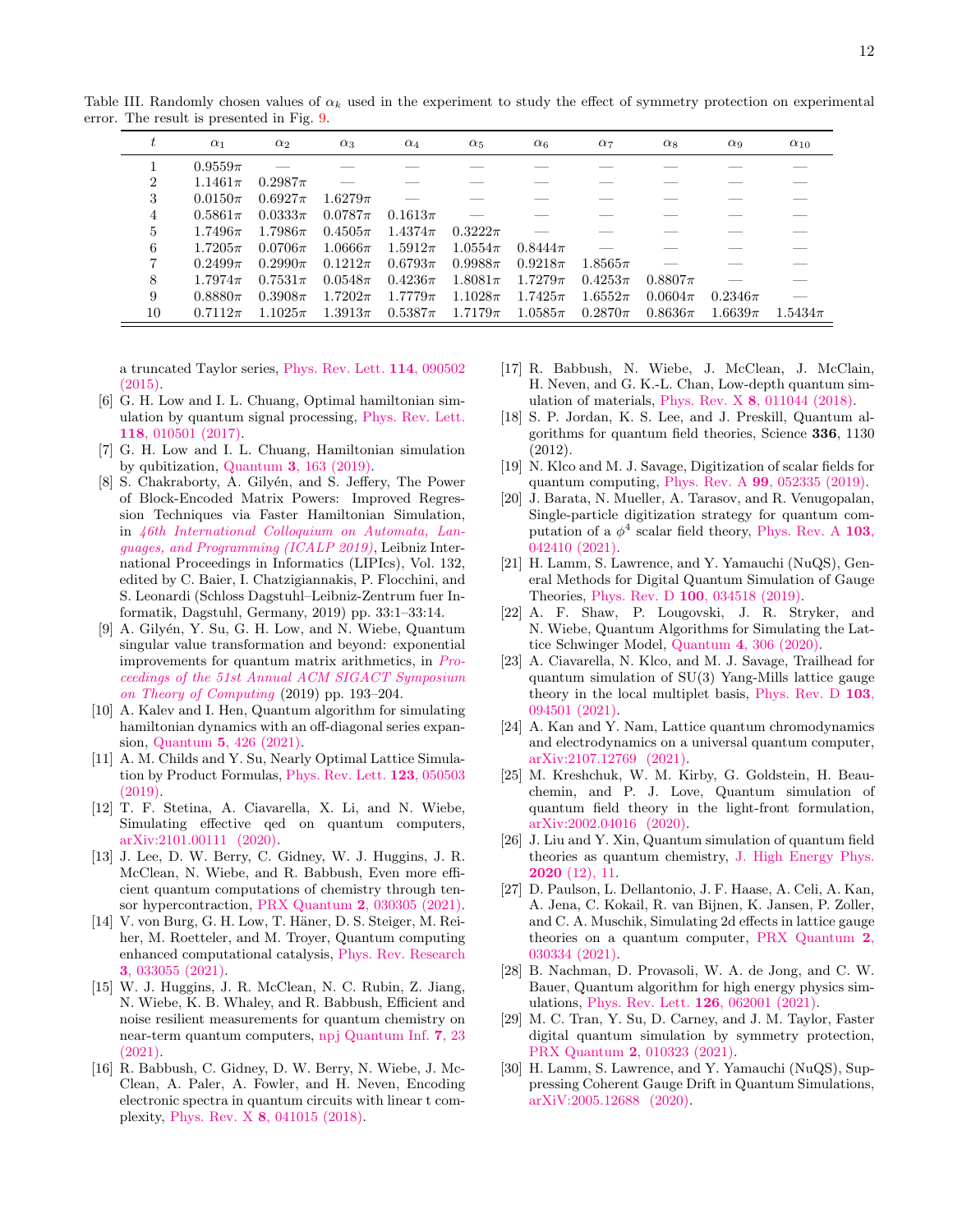- [31] J. C. Halimeh, H. Lang, J. Mildenberger, Z. Jiang, and P. Hauke, Gauge-symmetry protection using singlebody terms, PRX Quantum 2[, 040311 \(2021\).](https://doi.org/10.1103/PRXQuantum.2.040311)
- <span id="page-12-15"></span>[32] J. C. Halimeh, H. Lang, and P. Hauke, Gauge protection in non-Abelian lattice gauge theories, [arXiv:2106.09032](https://arxiv.org/abs/2106.09032) [\(2021\).](https://arxiv.org/abs/2106.09032)
- [33] K. Stannigel, P. Hauke, D. Marcos, M. Hafezi, S. Diehl, M. Dalmonte, and P. Zoller, Constrained dynamics via the Zeno effect in quantum simulation: Implementing non-Abelian lattice gauge theories with cold atoms, [Phys. Rev. Lett.](https://doi.org/10.1103/PhysRevLett.112.120406) 112, 120406 (2014).
- [34] V. Kasper, T. V. Zache, F. Jendrzejewski, M. Lewenstein, and E. Zohar, Non-Abelian gauge invariance from dynamical decoupling, [arXiv:2012.08620 \(2020\).](https://arxiv.org/abs/2012.08620)
- [35] J. R. Stryker, Oracles for Gauss's law on digital quantum computers, Phys. Rev. A 99[, 042301 \(2019\).](https://doi.org/10.1103/PhysRevA.99.042301)
- <span id="page-12-0"></span>[36] I. Raychowdhury and J. R. Stryker, Solving gauss's law on digital quantum computers with loop-string-hadron digitization, [Phys. Rev. Research](https://doi.org/10.1103/PhysRevResearch.2.033039) 2, 033039 (2020).
- <span id="page-12-1"></span>[37] A. Kandala, K. Temme, A. D. Córcoles, A. Mezzacapo, J. M. Chow, and J. M. Gambetta, Error mitigation extends the computational reach of a noisy quantum processor, Nature 567[, 491–495 \(2019\).](https://doi.org/10.1038/s41586-019-1040-7)
- [38] K. Temme, S. Bravyi, and J. M. Gambetta, Error mitigation for short-depth quantum circuits, [Phys. Rev.](https://doi.org/10.1103/PhysRevLett.119.180509) Lett. 119[, 180509 \(2017\).](https://doi.org/10.1103/PhysRevLett.119.180509)
- [39] S. Endo, S. C. Benjamin, and Y. Li, Practical quantum error mitigation for near-future applications, [Phys. Rev.](https://doi.org/10.1103/PhysRevX.8.031027) X 8[, 031027 \(2018\).](https://doi.org/10.1103/PhysRevX.8.031027)
- [40] S. S. Tannu and M. K. Qureshi, Mitigating measurement errors in quantum computers by exploiting statedependent bias, in [Proceedings of the 52nd Annual](https://doi.org/10.1145/3352460.3358265) [IEEE/ACM International Symposium on Microarchi](https://doi.org/10.1145/3352460.3358265)[tecture](https://doi.org/10.1145/3352460.3358265), MICRO '52 (Association for Computing Machinery, New York, NY, USA, 2019) p. 279–290.
- [41] J. J. Wallman and J. Emerson, Noise tailoring for scalable quantum computation via randomized compiling, Phys. Rev. A 94[, 052325 \(2016\).](https://doi.org/10.1103/PhysRevA.94.052325)
- [42] A. Shaw, Classical-Quantum Noise Mitigation for NISQ Hardware, [arXiv:2105.08701 \(2021\).](https://arxiv.org/abs/2105.08701)
- [43] A. He, B. Nachman, W. A. de Jong, and C. W. Bauer, Zero-noise extrapolation for quantum-gate error mitigation with identity insertions, [Phys. Rev. A](https://doi.org/10.1103/PhysRevA.102.012426) 102, 012426 [\(2020\).](https://doi.org/10.1103/PhysRevA.102.012426)
- [44] P. Czarnik, A. Arrasmith, P. J. Coles, and L. Cincio, Error mitigation with clifford quantum-circuit data, [Quan](https://doi.org/10.22331/q-2021-11-26-592)tum 5[, 592 \(2021\).](https://doi.org/10.22331/q-2021-11-26-592)
- <span id="page-12-2"></span>[45] J. Vovrosh, K. E. Khosla, S. Greenaway, C. Self, M. S. Kim, and J. Knolle, Simple mitigation of global depolarizing errors in quantum simulations, [Phys. Rev. E](https://doi.org/10.1103/PhysRevE.104.035309) 104, [035309 \(2021\).](https://doi.org/10.1103/PhysRevE.104.035309)
- <span id="page-12-3"></span>[46] Y. Aoki et al., FLAG Review 2021, [arXiv:2111.09849](https://arxiv.org/abs/2111.09849)  $(2021)$ .
- [47] S. R. Beane, W. Detmold, K. Orginos, and M. J. Savage, Nuclear Physics from Lattice QCD, [Prog. Part. Nucl.](https://doi.org/10.1016/j.ppnp.2010.08.002) Phys. 66[, 1 \(2011\).](https://doi.org/10.1016/j.ppnp.2010.08.002)
- [48] H.-T. Ding, F. Karsch, and S. Mukherjee, Thermodynamics of strong-interaction matter from Lattice QCD, [Int. J. Mod. Phys. E](https://doi.org/10.1142/S0218301315300076) 24, 1530007 (2015).
- [49] R. A. Briceno, J. J. Dudek, and R. D. Young, Scattering processes and resonances from lattice QCD, [Rev. Mod.](https://doi.org/10.1103/RevModPhys.90.025001) Phys. 90[, 025001 \(2018\).](https://doi.org/10.1103/RevModPhys.90.025001)
- [50] C. Ratti, Lattice QCD and heavy ion collisions: a review of recent progress, [Rept. Prog. Phys.](https://doi.org/10.1088/1361-6633/aabb97) 81, 084301 (2018).
- <span id="page-12-4"></span>[51] Z. Davoudi, W. Detmold, K. Orginos, A. Parreño, M. J. Savage, P. Shanahan, and M. L. Wagman, Nuclear matrix elements from lattice QCD for electroweak and beyond-Standard-Model processes, [Phys. Rept.](https://doi.org/10.1016/j.physrep.2020.10.004) 900, 1 [\(2021\).](https://doi.org/10.1016/j.physrep.2020.10.004)
- <span id="page-12-5"></span>[52] E. A. Calzetta and B.-L. B. Hu, [Nonequilibrium Quan](https://doi.org/10.1017/CBO9780511535123)[tum Field Theory](https://doi.org/10.1017/CBO9780511535123), Cambridge Monographs on Mathematical Physics (Cambridge University Press, 2008).
- <span id="page-12-6"></span>[53] J. Schwinger, On Gauge Invariance and Vacuum Polarization, Phys. Rev. 82[, 664 \(1951\).](https://doi.org/10.1103/PhysRev.82.664)
- <span id="page-12-7"></span>[54] J. Schwinger, Gauge Invariance and Mass. II, [Phys. Rev.](https://doi.org/10.1103/PhysRev.128.2425) 128[, 2425 \(1962\).](https://doi.org/10.1103/PhysRev.128.2425)
- <span id="page-12-8"></span>[55] J. Schwinger, The Theory of Quantized Fields. II, [Phys.](https://doi.org/10.1103/PhysRev.91.713) Rev. 91[, 713 \(1953\).](https://doi.org/10.1103/PhysRev.91.713)
- <span id="page-12-9"></span>[56] D. Banerjee, M. Dalmonte, M. Müller, E. Rico, P. Stebler, U.-J. Wiese, and P. Zoller, Atomic Quantum Simulation of Dynamical Gauge Fields coupled to Fermionic Matter: From String Breaking to Evolution after a Quench, [Phys. Rev. Lett.](https://doi.org/10.1103/PhysRevLett.109.175302) 109, 175302 (2012).
- [57] E. Zohar, J. I. Cirac, and B. Reznik, Quantum simulations of lattice gauge theories using ultracold atoms in optical lattices, [Rep. Prog. Phys.](https://doi.org/10.1088/0034-4885/79/1/014401) 79, 014401 (2015).
- [58] D. Yang, G. S. Giri, M. Johanning, C. Wunderlich, P. Zoller, and P. Hauke, Analog quantum simulation of  $(1 + 1)$ -dimensional lattice QED with trapped ions, Phys. Rev. A 94[, 052321 \(2016\).](https://doi.org/10.1103/PhysRevA.94.052321)
- <span id="page-12-14"></span>[59] Z. Davoudi, M. Hafezi, C. Monroe, G. Pagano, A. Seif, and A. Shaw, Towards analog quantum simulations of lattice gauge theories with trapped ions, [Phys. Rev. Re](https://doi.org/10.1103/PhysRevResearch.2.023015)search 2[, 023015 \(2020\).](https://doi.org/10.1103/PhysRevResearch.2.023015)
- <span id="page-12-12"></span>[60] F. M. Surace, P. P. Mazza, G. Giudici, A. Lerose, A. Gambassi, and M. Dalmonte, Lattice gauge theories and string dynamics in Rydberg atom quantum simulators, Phys. Rev. X 10[, 021041 \(2020\).](https://doi.org/10.1103/PhysRevX.10.021041)
- [61] D. Luo, J. Shen, M. Highman, B. K. Clark, B. DeMarco, A. X. El-Khadra, and B. Gadway, Framework for simulating gauge theories with dipolar spin systems, [Phys.](https://doi.org/10.1103/PhysRevA.102.032617) Rev. A 102[, 032617 \(2020\).](https://doi.org/10.1103/PhysRevA.102.032617)
- <span id="page-12-10"></span>[62] B. Andrade, Z. Davoudi, T. Graß, M. Hafezi, G. Pagano, and A. Seif, Engineering an effective three-spin hamiltonian in trapped-ion systems for applications in quantum simulation, [arXiv:2108.01022 \(2021\).](https://arxiv.org/abs/2108.01022)
- <span id="page-12-11"></span>[63] C. Muschik, M. Heyl, E. Martinez, T. Monz, P. Schindler, B. Vogell, M. Dalmonte, P. Hauke, R. Blatt, and P. Zoller, U(1) Wilson lattice gauge theories in digital quantum simulators, [New J. Phys.](https://doi.org/10.1088/1367-2630/aa89ab) 19, [103020 \(2017\).](https://doi.org/10.1088/1367-2630/aa89ab)
- <span id="page-12-13"></span>[64] N. Klco, E. F. Dumitrescu, A. J. McCaskey, T. D. Morris, R. C. Pooser, M. Sanz, E. Solano, P. Lougovski, and M. J. Savage, Quantum-classical computation of schwinger model dynamics using quantum computers, Phys. Rev. A 98[, 032331 \(2018\).](https://doi.org/10.1103/PhysRevA.98.032331)
- [65] H.-H. Lu, N. Klco, J. M. Lukens, T. D. Morris, A. Bansal, A. Ekström, G. Hagen, T. Papenbrock, A. M. Weiner, M. J. Savage, and P. Lougovski, Simulations of subatomic many-body physics on a quantum frequency processor, Phys. Rev. A 100[, 012320 \(2019\).](https://doi.org/10.1103/PhysRevA.100.012320)
- [66] B. Chakraborty, M. Honda, T. Izubuchi, Y. Kikuchi, and A. Tomiya, Digital Quantum Simulation of the Schwinger Model with Topological Term via Adiabatic State Preparation, [arXiv:2001.00485 \(2020\).](https://arxiv.org/abs/2001.00485)
- <span id="page-12-16"></span>[67] J. R. Stryker, Shearing approach to gauge invariant trotterization, [arXiv:2105.11548 \(2021\).](https://arxiv.org/abs/2105.11548)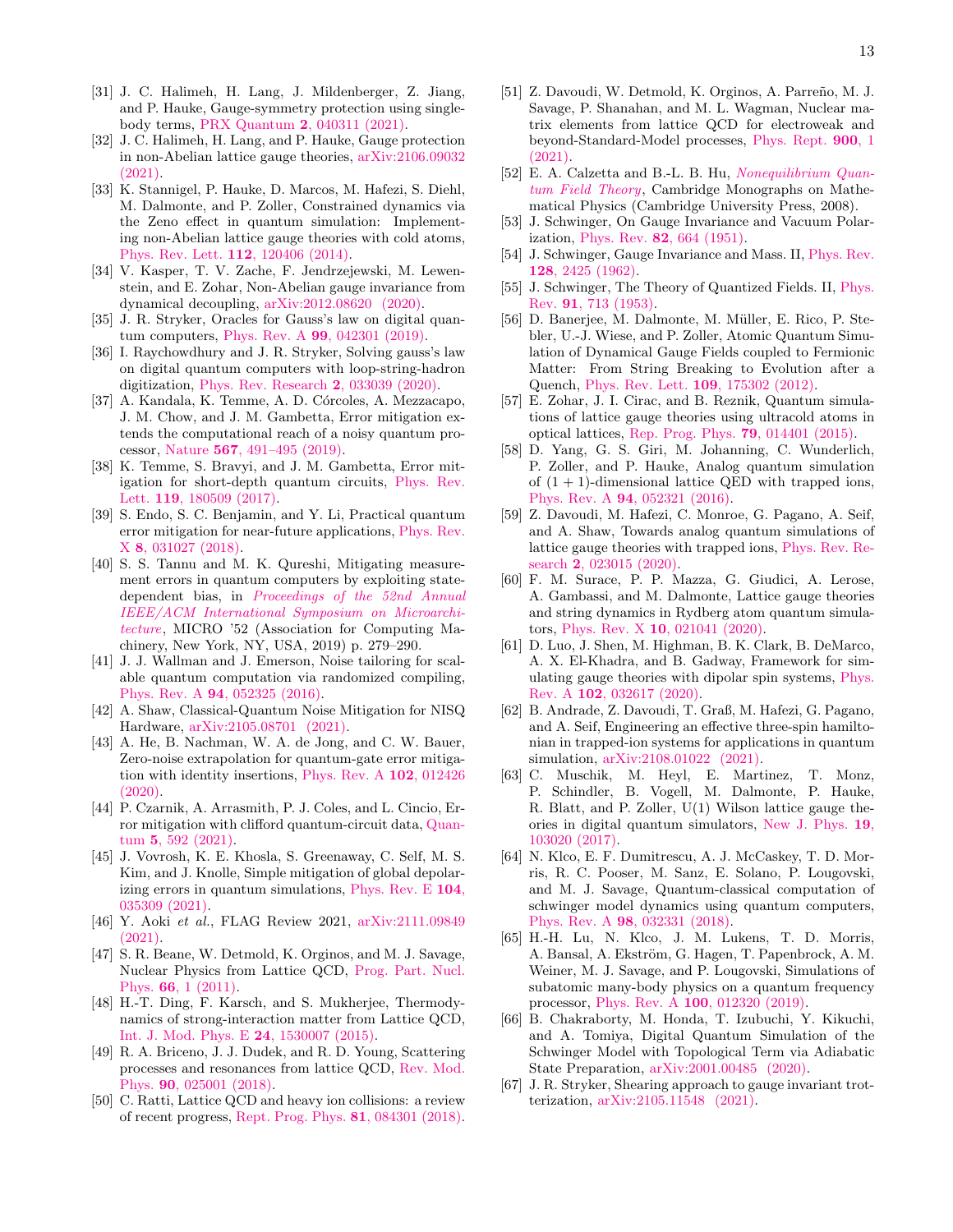- <span id="page-13-22"></span>[68] Z. Davoudi, N. M. Linke, and G. Pagano, Toward simulating quantum field theories with controlled phononion dynamics: A hybrid analog-digital approach, [Phys.](https://doi.org/10.1103/PhysRevResearch.3.043072) Rev. Research 3[, 043072 \(2021\).](https://doi.org/10.1103/PhysRevResearch.3.043072)
- [69] G. Pederiva, A. Bazavov, B. Henke, L. Hostetler, D. Lee, H.-W. Lin, and A. Shindler, Quantum State Preparation for the Schwinger Model, in [38th International Sympo](https://arxiv.org/abs/2109.11859)[sium on Lattice Field Theory](https://arxiv.org/abs/2109.11859) (2021).
- <span id="page-13-0"></span>[70] A. Rajput, A. Roggero, and N. Wiebe, Hybridized Methods for Quantum Simulation in the Interaction Picture, [arXiv:2109.03308 \(2021\).](https://arxiv.org/abs/2109.03308)
- <span id="page-13-1"></span>[71] E. A. Martinez, C. A. Muschik, P. Schindler, D. Nigg, A. Erhard, M. Heyl, P. Hauke, M. Dalmonte, T. Monz, P. Zoller, and R. Blatt, Real-time dynamics of lattice gauge theories with a few-qubit quantum computer, [Na](https://doi.org/10.1038/nature18318)ture 534[, 516 \(2016\).](https://doi.org/10.1038/nature18318)
- <span id="page-13-2"></span>[72] C. Kokail, C. Maier, R. van Bijnen, T. Brydges, M. K. Joshi, P. Jurcevic, C. A. Muschik, P. Silvi, R. Blatt, C. F. Roos, and P. Zoller, Self-verifying variational quantum simulation of lattice models, [Nature](https://doi.org/10.1038/s41586-019-1177-4) 569, 355 [\(2019\).](https://doi.org/10.1038/s41586-019-1177-4)
- <span id="page-13-3"></span>[73] H. Bernien, S. Schwartz, A. Keesling, H. Levine, A. Omran, H. Pichler, S. Choi, A. S. Zibrov, M. Endres, M. Greiner, V. Vuletić, and M. D. Lukin, Probing manybody dynamics on a 51-atom quantum simulator, [Na](https://doi.org/10.1038/nature24622)ture 551[, 579 \(2017\).](https://doi.org/10.1038/nature24622)
- <span id="page-13-4"></span>[74] A. Mil, T. V. Zache, A. Hegde, A. Xia, R. P. Bhatt, M. K. Oberthaler, P. Hauke, J. Berges, and F. Jendrzejewski, A scalable realization of local U(1) gauge invariance in cold atomic mixtures, [Science](https://doi.org/10.1126/science.aaz5312) 367, 1128  $(2020)$ .
- <span id="page-13-5"></span>[75] Z.-Y. Zhou, G.-X. Su, J. C. Halimeh, R. Ott, H. Sun, P. Hauke, B. Yang, Z.-S. Yuan, J. Berges, and J.-W. Pan, Thermalization dynamics of a gauge theory on a quantum simulator, [arXiv:2107.13563 \(2021\).](https://arxiv.org/abs/2107.13563)
- <span id="page-13-6"></span> $[76]$  W. A. de Jong, K. Lee, J. Mulligan, M. Płoskoń, F. Ringer, and X. Yao, Quantum simulation of non-equilibrium dynamics and thermalization in the schwinger model, [arXiv:2106.08394 \(2021\).](https://arxiv.org/abs/2106.08394)
- <span id="page-13-7"></span>[77] J. Kogut and L. Susskind, Hamiltonian formulation of Wilson's lattice gauge theories, [Phys. Rev. D](https://doi.org/10.1103/PhysRevD.11.395) 11, 395 [\(1975\).](https://doi.org/10.1103/PhysRevD.11.395)
- <span id="page-13-8"></span>[78] C. J. Hamer, Z. Weihong, and J. Oitmaa, Series expansions for the massive Schwinger model in Hamiltonian lattice theory, [Phys. Rev. D](https://doi.org/10.1103/PhysRevD.56.55) 56, 55 (1997).
- <span id="page-13-9"></span>[79] M. Suzuki, General theory of fractal path integrals with applications to many-body theories and statistical physics, [J. Math. Phys.](https://doi.org/10.1063/1.529425) 32, 400 (1991).
- <span id="page-13-10"></span>[80] S. Olmschenk, K. C. Younge, D. L. Moehring, D. N. Matsukevich, P. Maunz, and C. Monroe, Manipulation and detection of a trapped  $Yb + hyperfine qubit$ , [Phys.](https://doi.org/10.1103/PhysRevA.76.052314) Rev. A 76[, 052314 \(2007\).](https://doi.org/10.1103/PhysRevA.76.052314)
- <span id="page-13-11"></span>[81] S. Debnath, N. M. Linke, C. Figgatt, K. A. Landsman, K. Wright, and C. Monroe, Demonstration of a small programmable quantum computer with atomic qubits, Nature **536**[, 63 \(2016\).](https://doi.org/10.1038/nature18648)
- <span id="page-13-12"></span>[82] A. Sorensen and K. Molmer, Quantum computation with ions in thermal motion, [Phys. Rev. Lett.](https://doi.org/10.1103/PhysRevLett.82.1971) 82, 1971  $(1999)$ .
- [83] G. J. Milburn, S. Schneider, and D. F. V. James, Ion Trap Quantum Computing with Warm Ions, [Fortschritte der Physik](https://doi.org/10.1002/1521-3978(200009)48:9/11<801::AID-PROP801>3.0.CO;2-1) 48, 801 (2000).
- <span id="page-13-13"></span>[84] E. Solano, R. L. de Matos Filho, and N. Zagury, Deterministic Bell states and measurement of the motional

state of two trapped ions, [Phys. Rev. A](https://doi.org/10.1103/PhysRevA.59.R2539) 59, R2539 [\(1999\).](https://doi.org/10.1103/PhysRevA.59.R2539)

- <span id="page-13-14"></span>[85] T. Choi, S. Debnath, T. A. Manning, C. Figgatt, Z.- X. Gong, L.-M. Duan, and C. Monroe, Optimal Quantum Control of Multimode Couplings between Trapped Ion Qubits for Scalable Entanglement, [Phys. Rev. Lett.](https://doi.org/10.1103/PhysRevLett.112.190502) 112[, 190502 \(2014\).](https://doi.org/10.1103/PhysRevLett.112.190502)
- <span id="page-13-15"></span>[86] K. A. Landsman, C. Figgatt, T. Schuster, N. M. Linke, B. Yoshida, N. Y. Yao, and C. Monroe, Verified quantum information scrambling, Nature 567[, 61 \(2019\).](https://doi.org/10.1038/s41586-019-0952-6)
- <span id="page-13-16"></span>[87] D. Zhu, Z.-P. Cian, C. Noel, A. Risinger, D. Biswas, L. Egan, Y. Zhu, A. M. Green, C. H. Alderete, N. H. Nguyen, Q. Wang, A. Maksymov, Y. Nam, M. Cetina, N. M. Linke, M. Hafezi, and C. Monroe, Cross-Platform Comparison of Arbitrary Quantum Computations, [arXiv:2107.11387 \(2021\).](https://arxiv.org/abs/2107.11387)
- <span id="page-13-17"></span>[88] L. Egan, D. M. Debroy, C. Noel, A. Risinger, D. Zhu, D. Biswas, M. Newman, M. Li, K. R. Brown, M. Cetina, and C. Monroe, Fault-tolerant control of an errorcorrected qubit, Nature 598[, 281 \(2021\).](https://doi.org/10.1038/s41586-021-03928-y)
- <span id="page-13-18"></span>[89] D. Kielpinski, C. Monroe, and D. J. Wineland, Architecture for a large-scale ion-trap quantum computer, [Na](https://doi.org/10.1038/nature00784)ture 417[, 709 \(2002\).](https://doi.org/10.1038/nature00784)
- <span id="page-13-19"></span>[90] C. Ryan-Anderson, J. G. Bohnet, K. Lee, D. Gresh, A. Hankin, J. P. Gaebler, D. Francois, A. Chernoguzov, D. Lucchetti, N. C. Brown, T. M. Gatterman, S. K. Halit, K. Gilmore, J. Gerber, B. Neyenhuis, D. Hayes, and R. P. Stutz, Realization of real-time fault-tolerant quantum error correction, [arXiv:2107.07505 \(2021\).](https://arxiv.org/abs/2107.07505)
- <span id="page-13-20"></span>[91] C. Figgatt, A. Ostrander, N. M. Linke, K. A. Landsman, D. Zhu, D. Maslov, and C. Monroe, Parallel entangling operations on a universal ion-trap quantum computer, Nature 572[, 368 \(2019\).](https://doi.org/10.1038/s41586-019-1427-5)
- <span id="page-13-21"></span>[92] T. Monz, P. Schindler, J. T. Barreiro, M. Chwalla, D. Nigg, W. A. Coish, M. Harlander, W. Hänsel, M. Hennrich, and R. Blatt, 14-Qubit Entanglement: Creation and Coherence, [Phys. Rev. Lett.](https://doi.org/10.1103/PhysRevLett.106.130506) 106, 130506 [\(2011\).](https://doi.org/10.1103/PhysRevLett.106.130506)
- <span id="page-13-23"></span>[93] Y. Su, H.-Y. Huang, and E. T. Campbell, Nearly tight trotterization of interacting electrons, [Quantum](https://doi.org/10.22331/q-2021-07-05-495) 5, 495 [\(2021\).](https://doi.org/10.22331/q-2021-07-05-495)
- [94] D. An, D. Fang, and L. Lin, Time-dependent unbounded hamiltonian simulation with vector norm scaling, [Quan](https://doi.org/10.22331/q-2021-05-26-459)tum 5[, 459 \(2021\).](https://doi.org/10.22331/q-2021-05-26-459)
- [95] C. Yi and E. Crosson, Spectral analysis of product formulas for quantum simulation, [arXiv:2102.12655](https://arxiv.org/abs/2102.12655) [\(2021\).](https://arxiv.org/abs/2102.12655)
- [96] Q. Zhao, Y. Zhou, A. F. Shaw, T. Li, and A. M. Childs, Hamiltonian simulation with random inputs, [arXiv:2111.04773 \(2021\).](https://arxiv.org/abs/2111.04773)
- [97] B. Şahinoğlu and R. D. Somma, Hamiltonian simulation in the low-energy subspace, [npj Quantum Inf.](https://doi.org/10.1038/s41534-021-00451-w) 7, 119 [\(2021\).](https://doi.org/10.1038/s41534-021-00451-w)
- <span id="page-13-24"></span>[98] Y. Tong, V. V. Albert, J. R. McClean, J. Preskill, and Y. Su, Provably accurate simulation of gauge theories and bosonic systems, [arXiv:2110.06942 \(2021\).](https://arxiv.org/abs/2110.06942)
- <span id="page-13-25"></span>[99] N. Klco, M. J. Savage, and J. R. Stryker, Su(2) nonabelian gauge field theory in one dimension on digital quantum computers, Phys. Rev. D 101[, 074512 \(2020\).](https://doi.org/10.1103/PhysRevD.101.074512)
- [100] Y. Y. Atas, J. Zhang, R. Lewis, A. Jahanpour, J. F. Haase, and C. A. Muschik, Su(2) hadrons on a quantum computer via a variational approach, [Nat. Comm.](https://doi.org/10.1038/s41467-021-26825-4) 12, [6499 \(2021\).](https://doi.org/10.1038/s41467-021-26825-4)